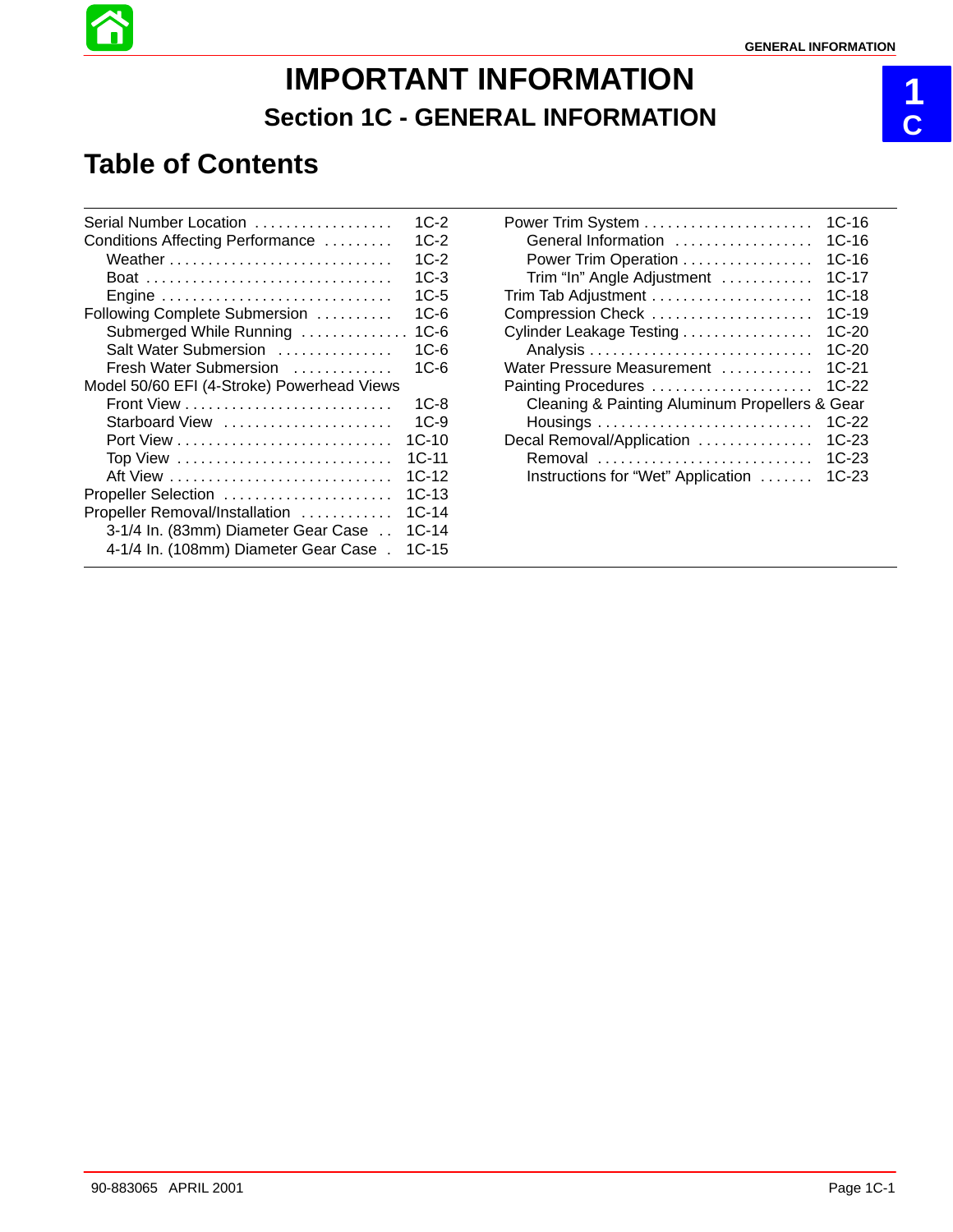

# **Serial Number Location**

The Outboard serial number is located on the lower starboard side of the engine block. A serial number is also located on the top side of the swivel bracket.



- **b -** Model Year
- **c -** Model Description
- **d -** Year Manufactured
- **e -** Certified Europe Insignia

### **Conditions Affecting Performance Weather**



It is a known fact that weather conditions exert a profound effect on power output of internal combustion engines. Therefore, established horsepower ratings refer to the power that the engine will produce at its rated rpm under a specific combination of weather conditions.

Corporations internationally have settled on adoption of I.S.O. (International Standards Organization) engine test standards, as set forth in I.S.O. 3046 standardizing the computation of horsepower from data obtained on the dynamometer. All values are corrected to the power that the engine will produce at sea level, at 30% relative humidity, at a temperature of  $77^{\circ}$ F (25° C) and a barometric pressure of 29.61 inches of mercury.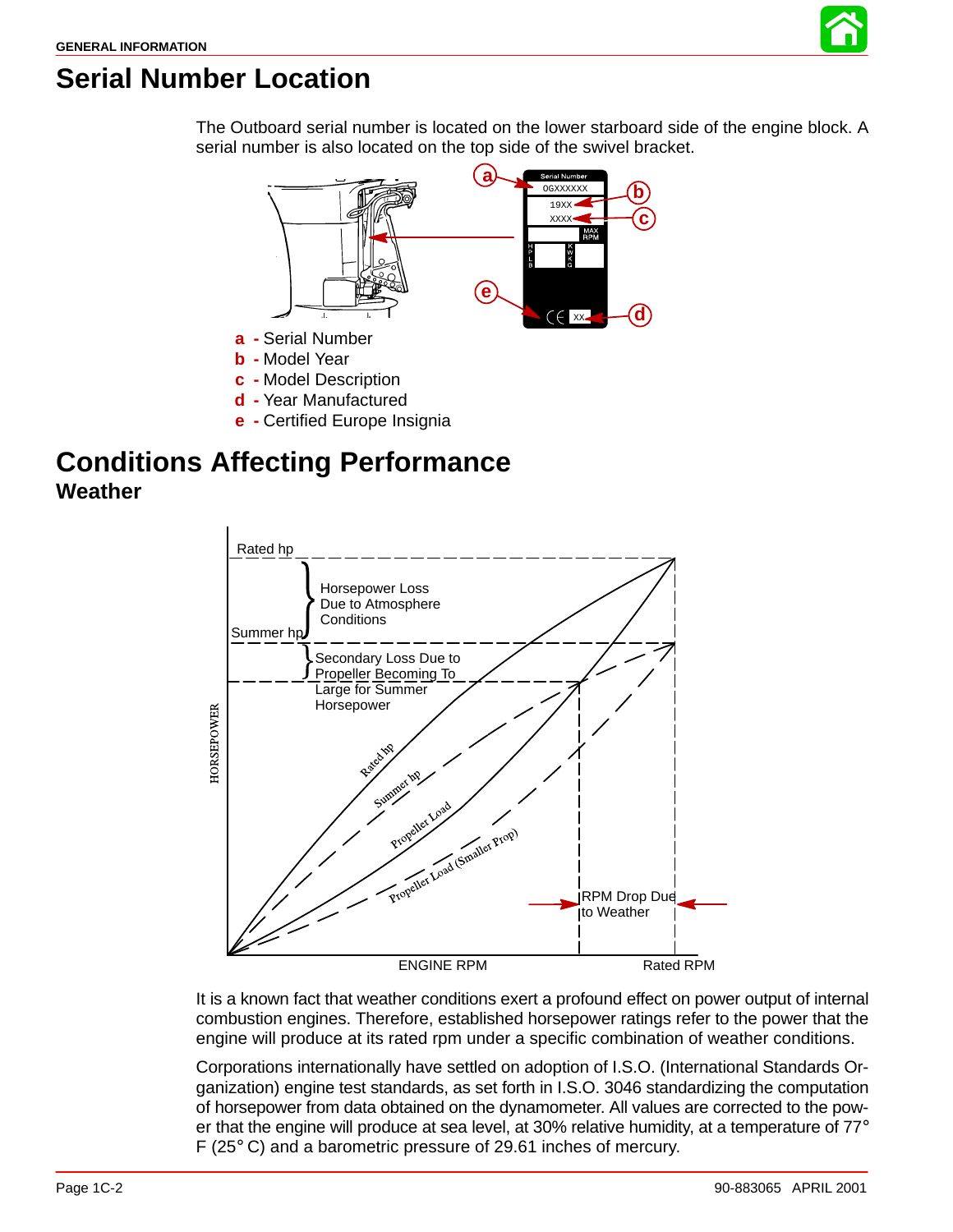

Summer conditions of high temperature, low barometric pressure and high humidity all combine to reduce the engine power. This, in turn, is reflected in decreased boat speeds--as much as 2 or 3 miles-per-hour (3 or 5 Km per-hour) in some cases. (Refer to previous chart.) Nothing will regain this speed for the boater, but the coming of cool, dry weather.

In pointing out the practical consequences of weather effects, an engine--running on a hot, humid summer day--may encounter a loss of as much as 14% of the horsepower it would produce on a dry, brisk spring or fall day. The horsepower that any internal combustion engine produces, depends upon the density of the air that it consumes, and in turn, this density is dependent upon the temperature of the air, its barometric pressure, and water vapor (or humidity) content.

Accompanying this weather-inspired loss of power is a second but more subtle loss. At rigging time in early spring, the engine was equipped with a propeller that allowed the engine to turn within its recommended rpm range at full throttle. With the coming of the summer weather and the consequent drop in available horsepower, this propeller will, in effect, become too large. Consequently, the engine operates at less than its recommended rpm.

Due to the horsepower/rpm characteristics of an engine, this will result in further loss of horsepower at the propeller with another decrease in boat speed. This secondary loss, however, can be regained by switching to a smaller pitch propeller that allows the engine to again run at recommended rpm.

For boaters to realize optimum engine performance under changing weather conditions, it is essential that the engine have the proper propeller, to allow it to operate at or near the top end of the recommended maximum rpm range at wide-open-throttle with a normal boat load.

Not only does this allow the engine to develop full power, but equally important, is the fact that the engine also will be operating in an rpm range that discourages damaging detonation. This, of course, enhances overall reliability and durability of the engine.

#### **Boat**

#### **WEIGHT DISTRIBUTION**

- 1. Proper positioning of the weight inside the boat (persons and gear) has a significant effect on the boat's performance, for example:
	- a. Shifting weight to the rear (stern).
		- (1.)Generally increases top speed.
		- (2.)If in excess, can cause the boat to porpoise.
		- (3.)Can make the bow bounce excessively in choppy water.
		- (4.)Will increase the danger of the following wave splashing into the boat when coming off plane.
	- b. Shifting weight to the front (bow).
	- c. Adjusting tilt pin to achieve best performance and handling.
		- (1.)Improves ease of planing off.
		- (2.)Generally improves rough water ride.
		- (3.)If excessive, can make the boat veer left and right (bow steer).

#### **BOTTOM**

For maximum speed, a boat bottom should be nearly a flat plane where it contacts the water and particularly straight and smooth in fore-and-aft direction.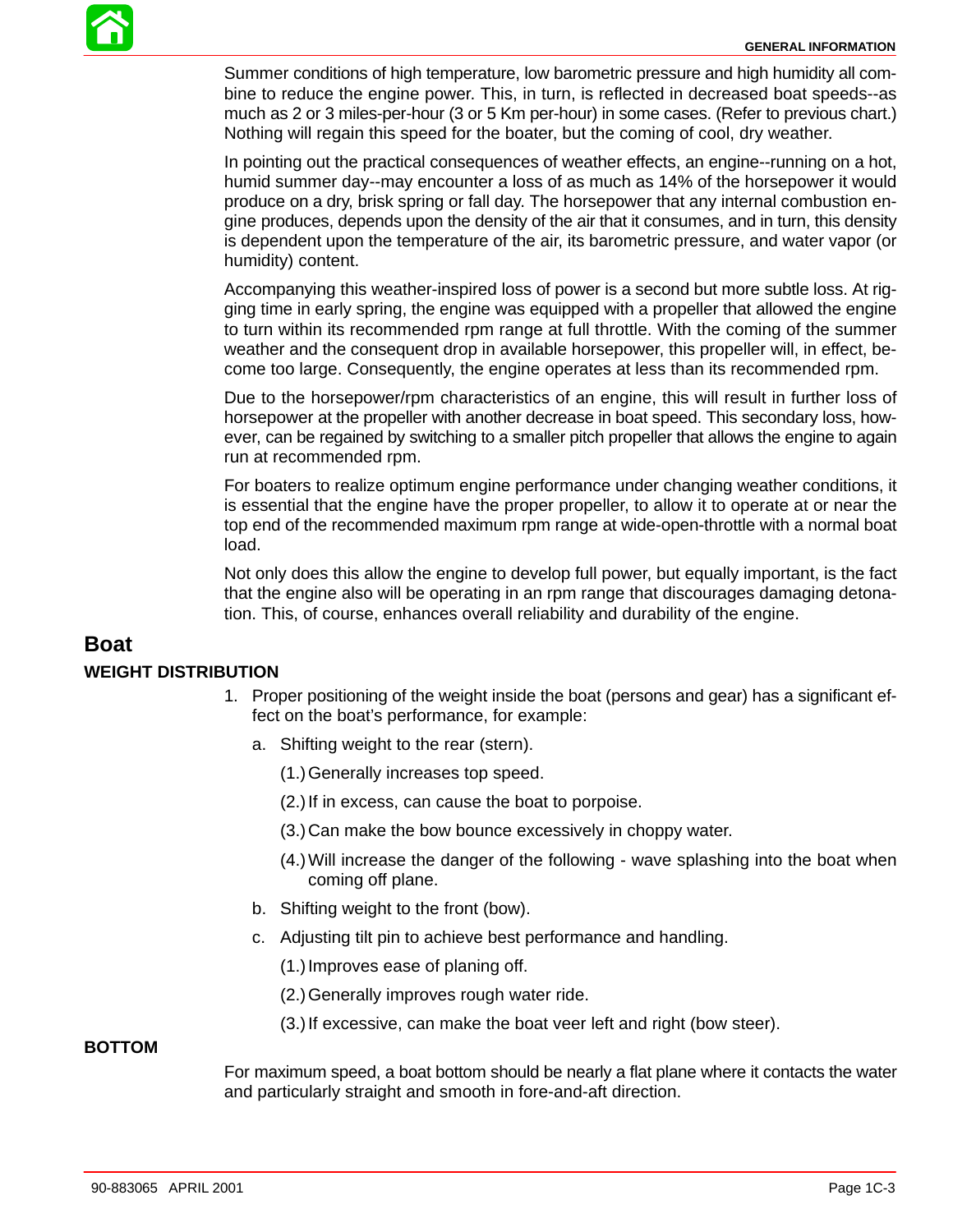

- <span id="page-3-0"></span>1. **Hook:** Exists when bottom is concave in fore-and-aft direction when viewed from the side. When boat is planing, "hook" causes more lift on bottom near transom and allows bow to drop, thus greatly increasing wetted surface and reducing boat speed. "Hook" frequently is caused by supporting boat too far ahead of transom while hauling on a trailer or during storage.
- 2. **Rocker:** The reverse of hook and much less common. "Rocker" exists if bottom is convex in fore-and-aft direction when viewed from the side, and boat has strong tendency to porpoise.
- 3. **Surface Roughness:** Moss, barnacles, etc., on boat or corrosion of outboard's gear housing increase skin friction and cause speed loss. Clean surfaces when necessary.

#### **WATER ABSORPTION**

It is imperative that all through hull fasteners be coated with a quality marine sealer at time of installation. Water intrusion into the transom core and/or inner hull will result in additional boat weight (reduced boat performance), hull decay and eventual structural failure.

#### **CAVITATION**

Cavitation is caused by water vapor bubbles forming either from a sharp edge or angle on the gear case, from an irregularity in the propeller blade itself or from improper engine installation (too high). These vapor bubbles flow back and collapse when striking the surface of the propeller blade resulting in the erosion of the propeller blade surface. If allowed to continue, eventual blade failure (breakage) will occur.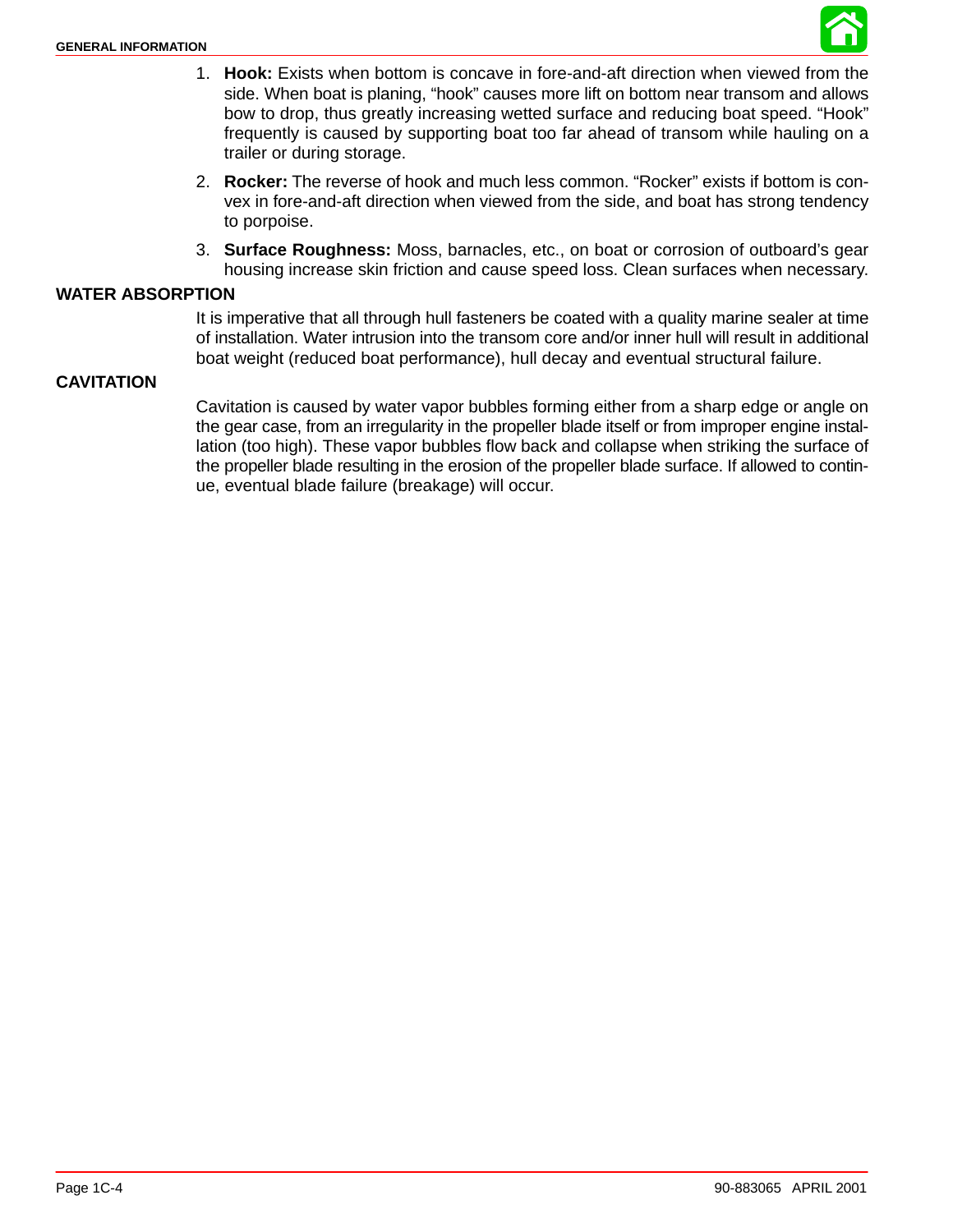# **Engine DETONATION**

Detonation in a 4-cycle engine resembles the "pinging" heard in an automobile engine. It can be otherwise described as a tin-like "rattling" or "plinking" sound.

Detonation is an explosion of an unburned portion of the fuel/air charge after the spark plug has fired. Detonation creates severe shock waves in the engine, and these shock waves often find or create a weakness: The dome of a piston, cylinder head/gasket, piston rings or piston ring lands, piston pin and bearings.

A few of the most common causes of detonation in a marine 4-cycle application are as follows:

- Over-advanced ignition timing.
- Use of low octane gasoline.
- Propeller pitch too high (engine rpm below recommended maximum range).
- Lean fuel mixture at or near wide-open-throttle.
- Spark plugs (heat range too hot incorrect reach cross-firing).
- Inadequate engine cooling (deteriorated cooling system).
- Combustion chamber/piston deposits (result in higher compression ratio).

Detonation usually can be prevented if:

- 1. The engine is correctly set up.
- 2. Diligent maintenance is applied to combat the detonation causes.



51115

**Damaged Piston Resulting from Detonation**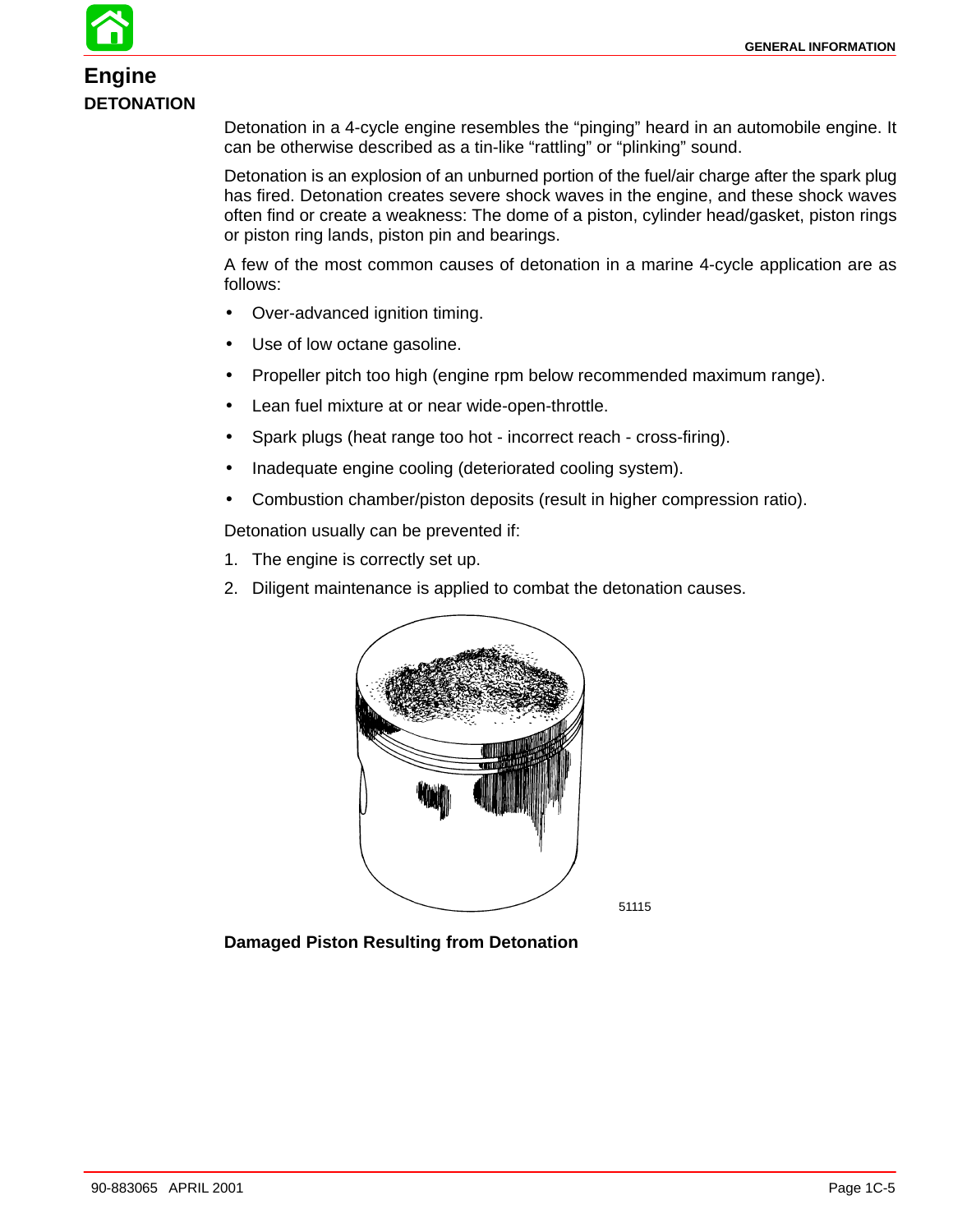# **Following Complete Submersion**

### **Submerged While Running (Special Instructions)**

When an engine is submerged while running, the possibility of internal engine damage is greatly increased. If, after engine is recovered and with spark plugs removed, engine fails to turn over freely when turning flywheel, the possibility of internal damage (bent connecting rod and/or bent crankshaft) exists. If this is the case, the powerhead must be disassembled.

### **Salt Water Submersion (Special Instructions)**

Due to the corrosive effect of salt water on internal engine components, complete disassembly is necessary before any attempt is made to start the engine.

### **Fresh Water Submersion (Special Instructions)**

- 1. Recover engine as quickly as possible.
- 2. Remove cowling.
- 3. Flush exterior of outboard with fresh water to remove mud, weeds, etc. DO NOT attempt to start engine if sand has entered powerhead, as powerhead will be severely damaged. Disassemble powerhead if necessary to clean components.
- 4. Remove spark plugs and get as much water as possible out of powerhead. Most water can be eliminated by placing engine in a horizontal position (with spark plug holes down) and rotating flywheel.
- 5. Drain water from fuel system as follows:
	- a. Disconnect remote fuel hose from engine.
	- b. Loosen drain screw of vapor separator and drain fuel/water into a suitable container. Tighten drain screw after draining.

### **WARNING**

**Always release the fuel pressure in the high-pressure fuel line before servicing the line or the vapor separator. If the fuel pressure is not released, pressurized fuel may spray out.**

- c. Release fuel pressure. Refer to **Releasing Fuel Pressure in the High Pressure Fuel Line**, Section 3C. Remove high-pressure fuel line from bottom of vapor separator fuel cooler and drain fuel/water into suitable container. Replace in-line fuel filter of high-pressure fuel line and reconnect fuel line to connection on fuel cooler.
- d. Remove fuel distribution manifold and empty contents into suitable container. Inspect and clean fuel injectors. Reinstall fuel injectors/fuel distribution manifold.
- e. Empty contents of water separating fuel filter into suitable container.
- 6. Change engine oil and filter as outlined in **Section 1B "Changing Engine Oil".** Run outboard for short time and check for presence of water in oil. If water present (milky appearance) drain and refill as previously mentioned.
- 7. Pour alcohol into engine through throttle body (alcohol will absorb water). Again rotate flywheel.
- 8. Turn engine over and pour alcohol into spark plug openings and rotate flywheel.
- 9. Turn engine over (place spark plug openings down) and pour engine oil into intake manifold plug holes (plugs removed) while rotating flywheel to distribute oil throughout crankcase.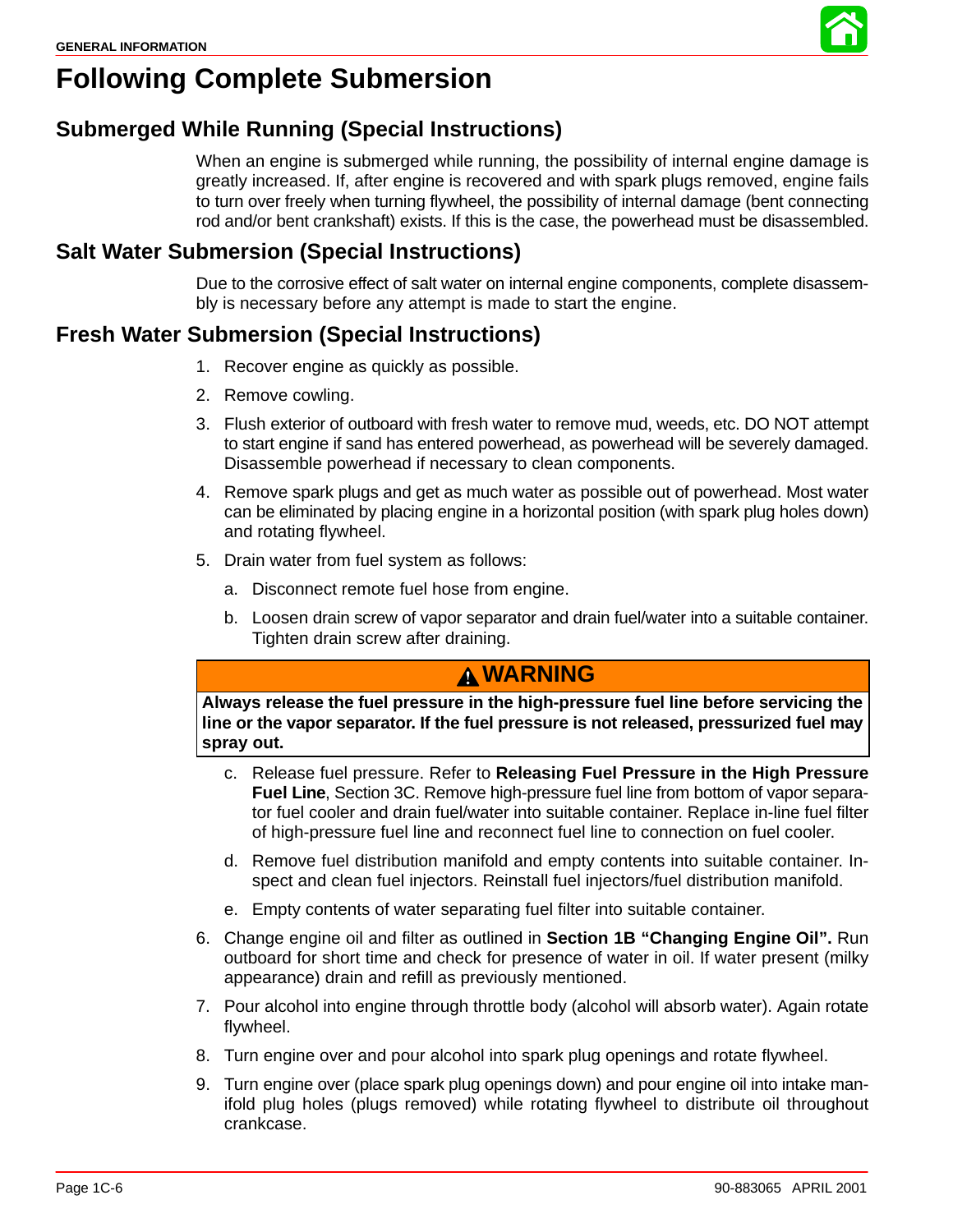- 10. Again turn engine over and pour approximately one teaspoon of engine oil into each spark plug opening. Again rotate flywheel to distribute oil in cylinders.
- 11. Remove and clean intake manifold assembly and fuel pump assembly.
- 12. Dry all wiring and electrical components using compressed air.
- 13. Disassemble the engine starter motor and dry the brush contacts, armature and other corrodible parts.
- 14. Reinstall spark plugs, intake manifold and fuel pump.
- 15. Attempt to start engine, using a fresh fuel source. If engine starts, it should be run for at least one hour to eliminate any water in engine.
- 16. If engine fails to start, determine cause (fuel, electrical or mechanical). Engine should be run within 2 hours after recovery of outboard from water, or serious internal damage may occur. If unable to start engine in this period, disassemble engine and clean all parts. Apply oil as soon as possible.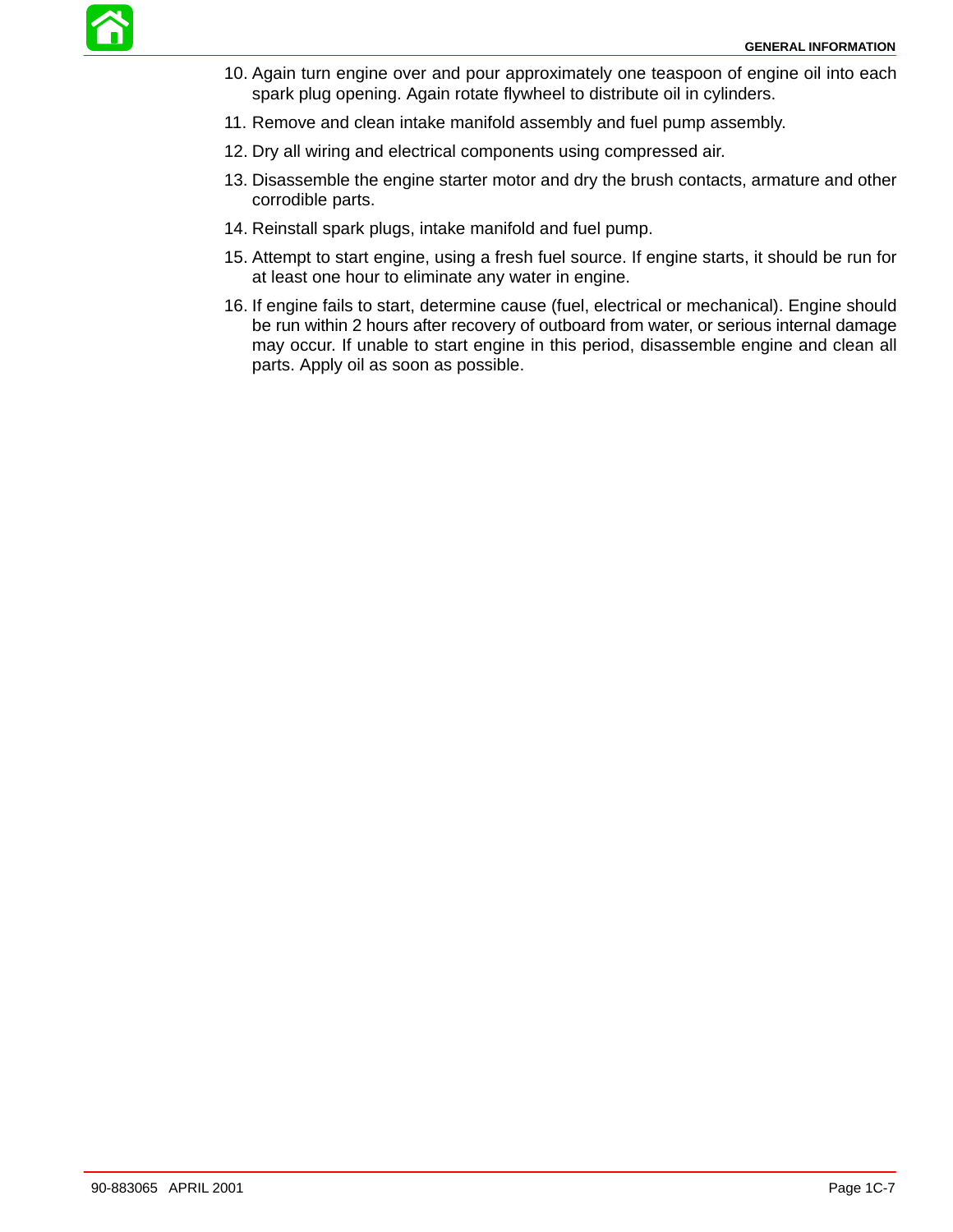

# **Model 50/60 EFI (4-Stroke) Powerhead Front View**



- **d -** Positive 12 Volt Battery Connection
- **e -** Sound Attenuator
- **f -** Throttle Body
- **g -** Fuel Connection
- **h -** Throttle and Shift Cables
- **i -** Remote Control Harness
- **j -** Throttle Air By-Pass Hose
- **k -** Intake Manifold
- **l -** ECM
- **m -** 10 Pin SmartCraft Connection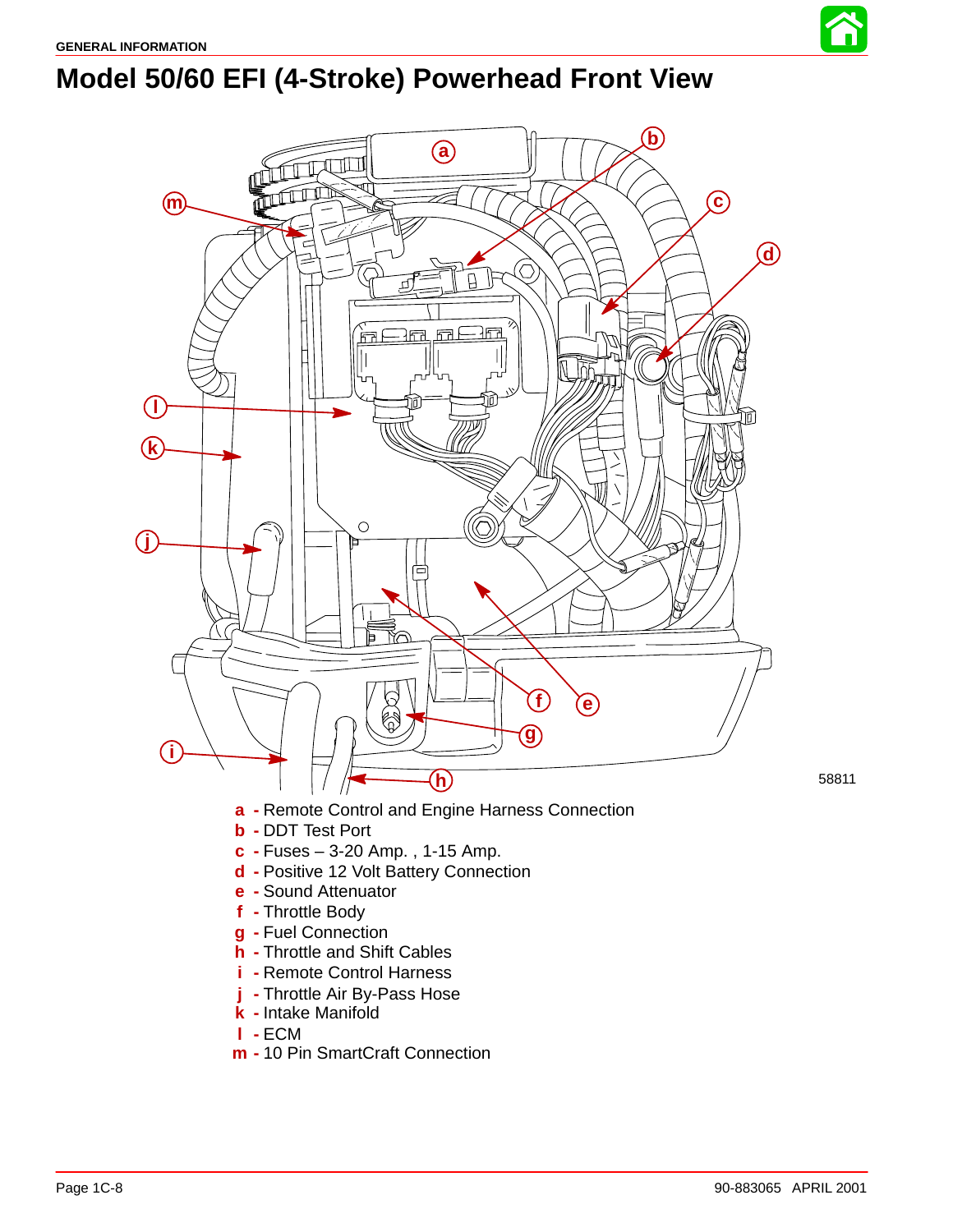

# **Model 50/60 EFI (4-Stroke) Powerhead Starboard View**



- 
- **m -** Throttle Linkage
- **n -** Tell-Tale
- **o -** Throttle Lever
- **p -** Throttle Cam
- **q -** Fuel Filter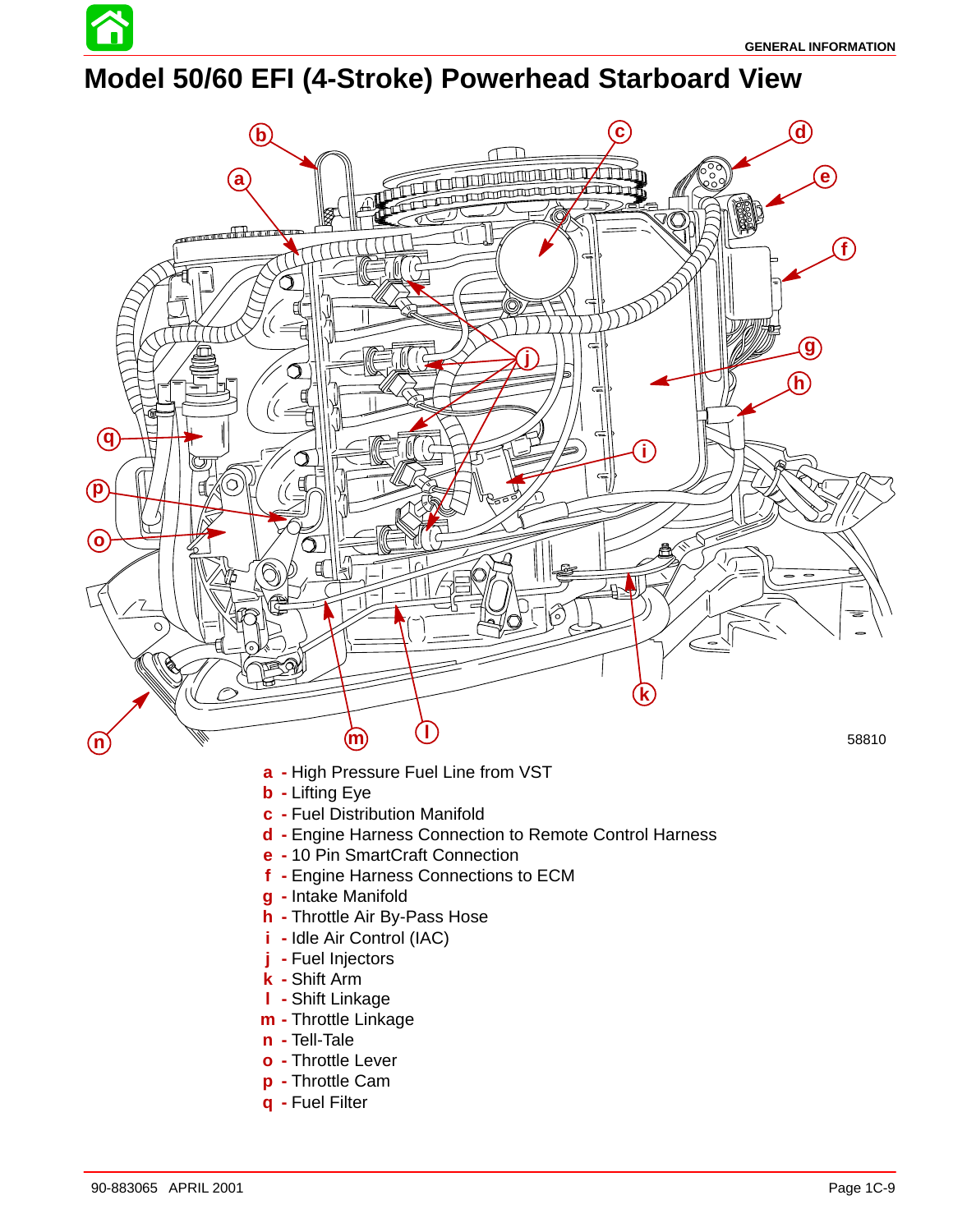

# **Model 50/60 EFI (4-Stroke) Powerhead Port View**

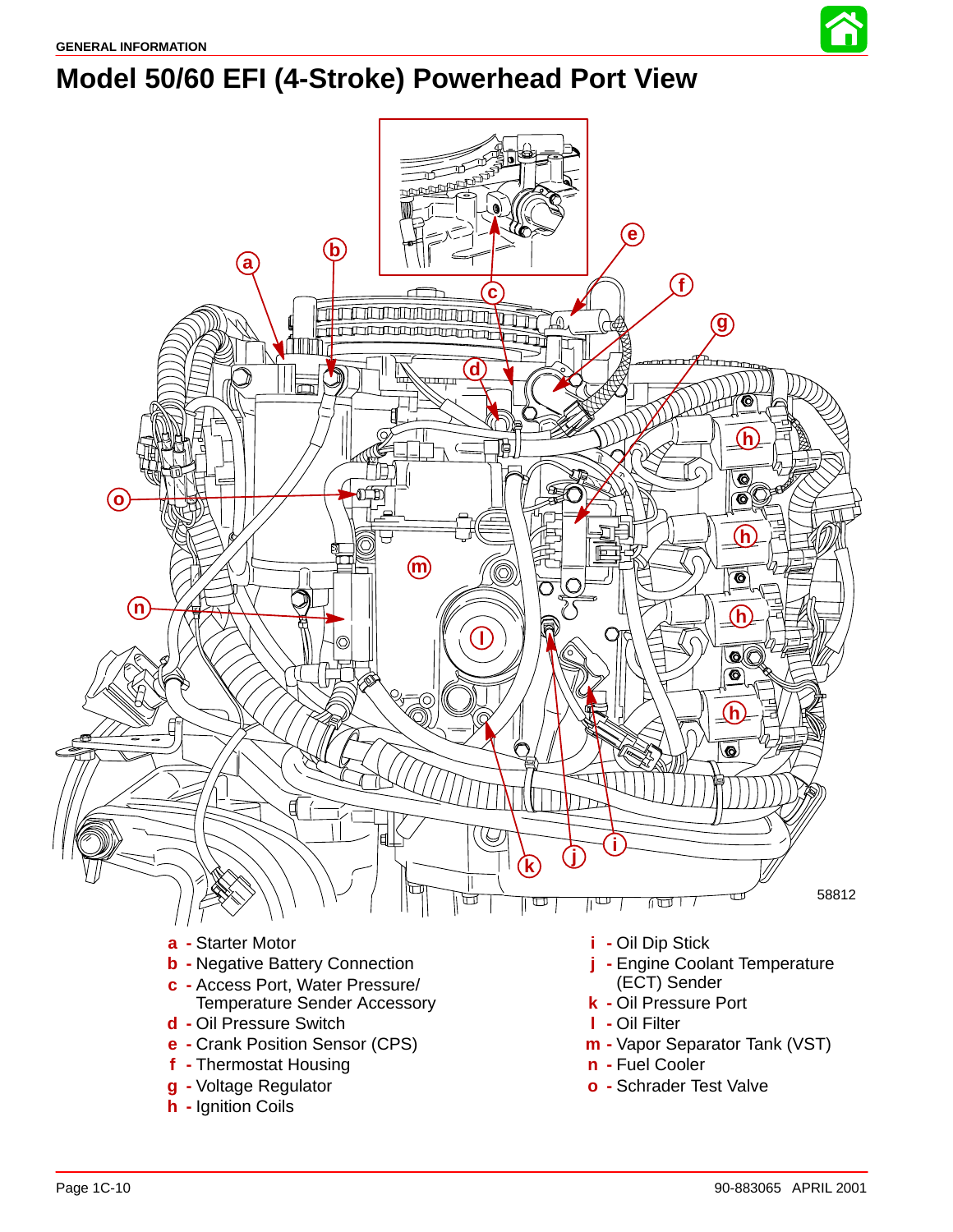

# **Model 50/60 EFI (4-Stroke) Powerhead Top View**



**a -** Cam Shaft Timing Gear

- **b -** Timing Belt
- **c -** Crank Position Sensor
- **d -** Flywheel
- **e -** Starter Motor
- **f -** Remote Control and Engine Harness Connection
- **g -** 10 Pin SmartCraft Connection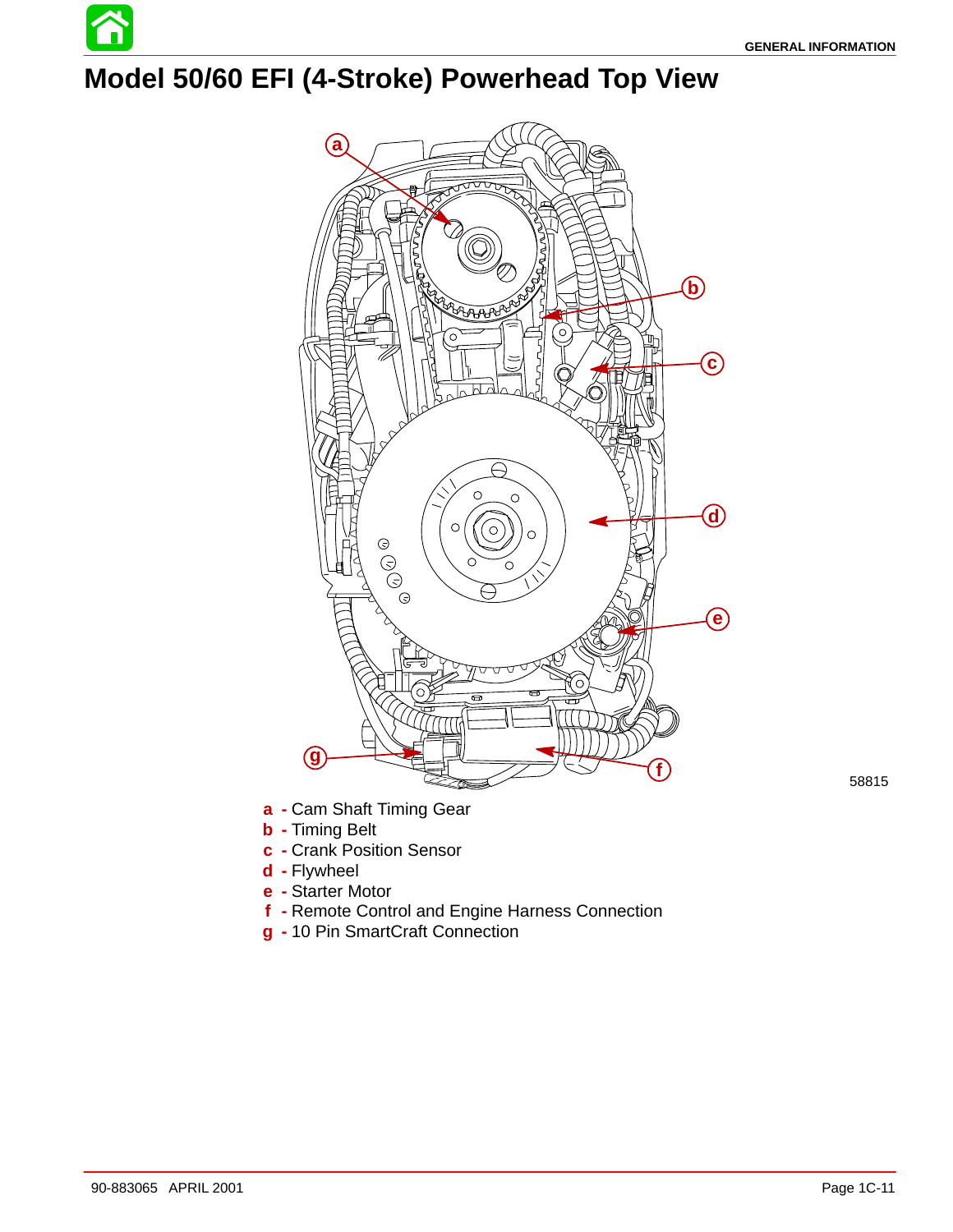

# **Model 50/60 EFI (4-Stroke) Powerhead Aft View**



- **e -** Bottom Cowl Latch
- **f -** Fuel Pump (Water Cooled)
- **g -** Main Power Relay
- **h -** Trim Down Relay
- **i -** Trim Up Relay

58814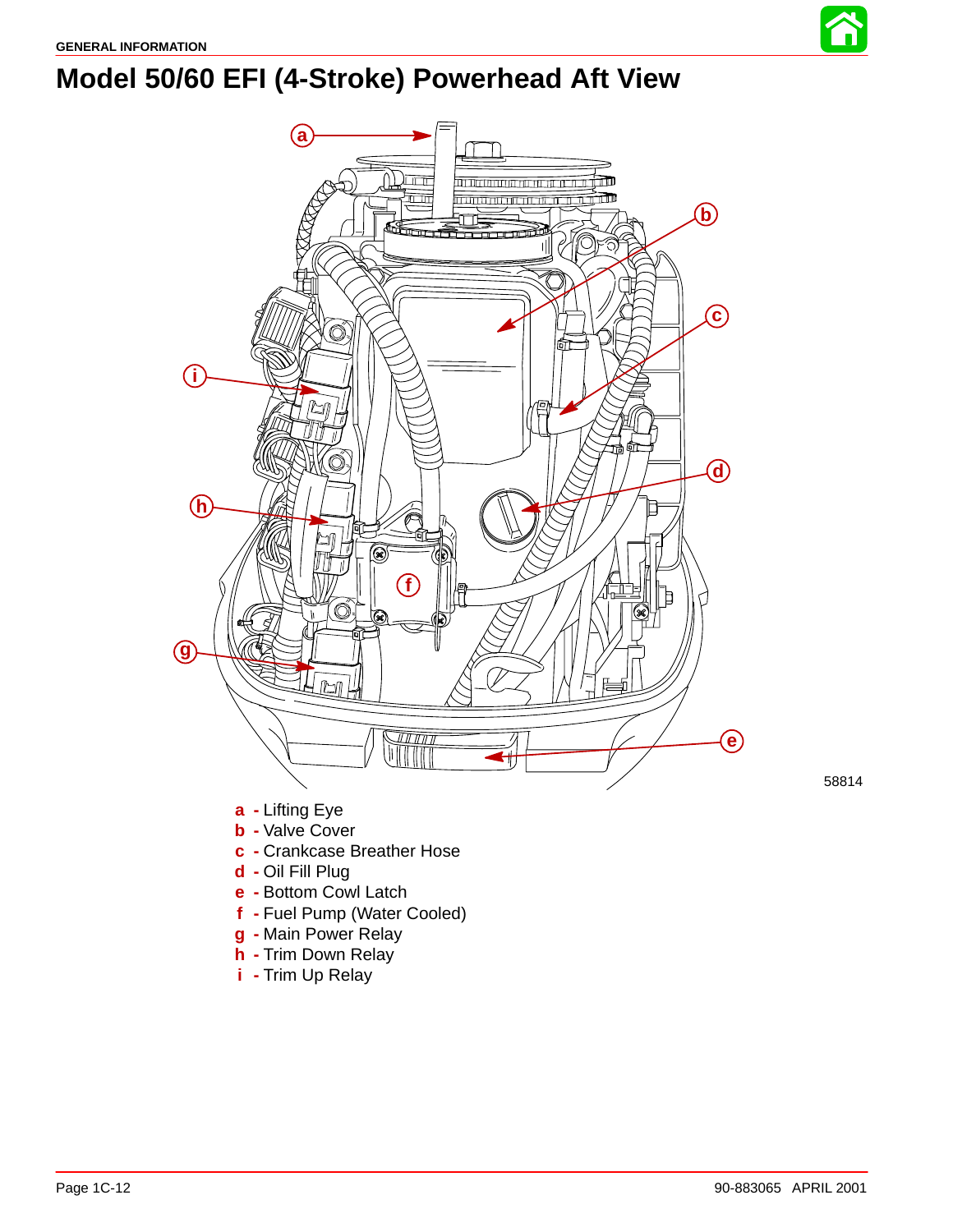# **Propeller Selection**

For in-depth information on marine propellers and boat performance - written by marine engineers - see your Authorized Dealer for the illustrated "**What You Should Know About Quicksilver Propellers...and Boat Performance Information**" (Part No. 90-86144).

For best all around performance from your outboard/boat combination, select a propeller that allows the engine to operate in the upper half of the recommended full throttle rpm range with the boat normally loaded (refer to Specifications). This rpm range allows for better acceleration while maintaining maximum boat speed.

If changing conditions cause the rpm to drop below the recommended range (such as warmer, more humid weather, operation at higher elevations, increased boat load or a dirty boat bottom/gear case) a propeller change or cleaning may be required to maintain performance and ensure the outboard's durability.

Check full-throttle rpm using an accurate tachometer with the engine trimmed out to a balanced-steering condition (steering effort equal in both directions) without causing the propeller to "break loose".

Refer to "Quicksilver Accessory Guide" for a complete list of available propellers.

- 1. Select a propeller that will allow the engine to operate at or near the top of the recommended full throttle rpm range (listed in "**Specifications**," preceding) with a normal load. Maximum engine speed (rpm) for propeller selection exists when boat speed is maximum and trim is minimum for that speed. (High rpm, caused by an excessive trim angle, should not be used in determining correct propeller.) Normally, there is a 150-350 rpm change between propeller pitches.
- 2. If full throttle operation is below the recommended range, the propeller MUST BE changed to one with a lower pitch to prevent loss of performance and possible engine damage.
- 3. After initial propeller installation, the following common conditions may require that the propeller be changed to a lower pitch:
	- a. Warmer weather and great humidity will cause an rpm loss.
	- b. Operating in a higher elevation causes an rpm loss.
	- c. Operating with a damaged propeller or a dirty boat bottom or gear housing will cause an rpm loss.
	- d. Operation with an increased load (additional passengers, equipment, pulling skiers, etc.).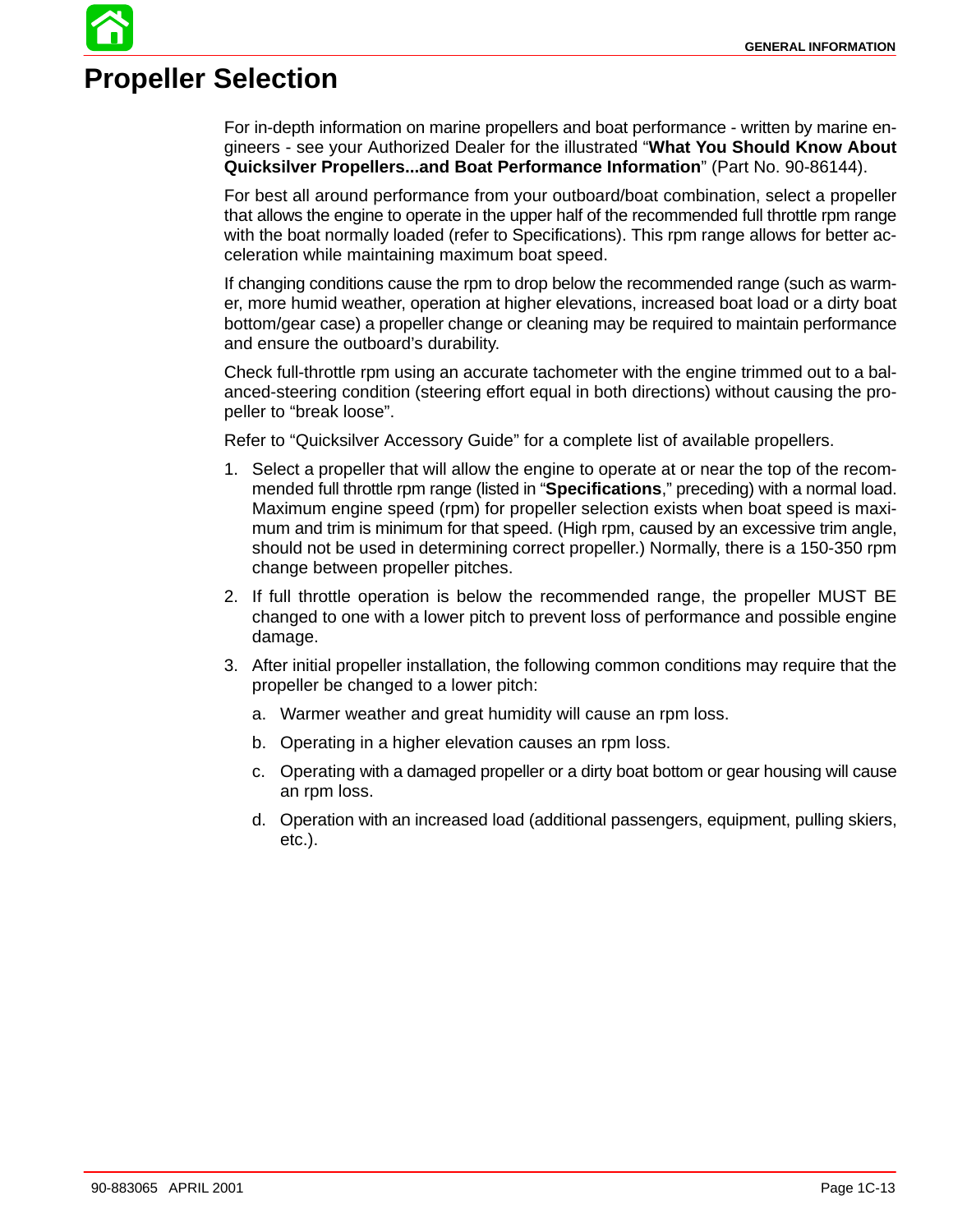

# **Propeller Removal/Installation 3-1/4 In. (83mm) Diameter Gear Case**

### **WARNING**

**If the propeller shaft is rotated while the engine is in gear, there is the possibility that the engine will crank over and start. To prevent this type of accidental engine starting and possible serious injury caused from being struck by a rotating propeller, always shift outboard to neutral position and remove spark plug leads when you are servicing the propeller.**

- 1. Shift outboard to neutral (N) position.
- 2. Remove the spark plug leads to prevent engine from starting.



- 3. Straighten the bent tabs (a) on the propeller nut retainer.
- 4. Place a block of wood between gear case and propeller to hold propeller and remove propeller nut. Pull propeller straight off shaft.
- 5. Coat the propeller shaft with Quicksilver or Mercury Precision Lubricants Anti-Corrosion Grease or 2-4-C Marine Lubricant with Teflon.

**IMPORTANT: To prevent the propeller hub from corroding and seizing to the propeller shaft, especially in salt water, always apply a coat of the recommended lubricant to the entire propeller shaft at the recommended maintenance intervals and also each time the propeller is removed.**





Flo-Torque I Drive Hub Propellers Flo-Torque II Drive Hub Propellers

- 6. Flo-Torque I Drive Hub Propellers Install forward thrust hub (a), propeller (b), propeller nut retainer (c) and propeller nut (d) onto the shaft.
- 7. Flo-Torque II Drive Hub Propellers Install forward thrust hub (a), propeller (b), replaceable drive sleeve (c), rear thrust hub (d), propeller nut retainer (e) and propeller nut (f) onto the shaft.
- 8. Place propeller nut retainer over pins. Place a block of wood between gear case and propeller and tighten propeller nut to 55 lb. ft. (75 N·m), aligning flat sides of the propeller nut with tabs on the propeller nut retainer.
- 9. Secure propeller nut by bending tabs up and against the flats on the propeller nut.
- 10. Reinstall spark plug leads.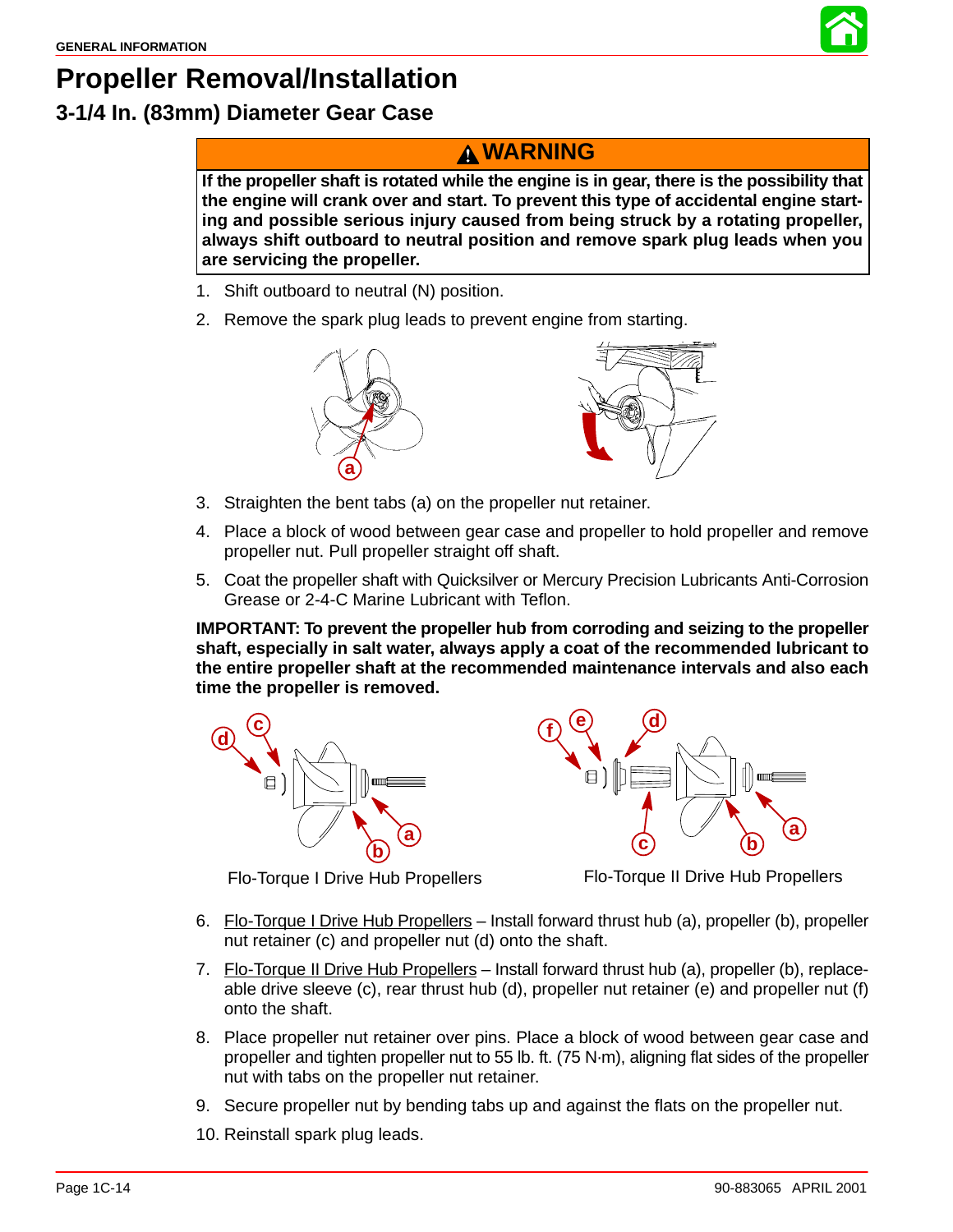### **4-1/4 In. (108mm) Diameter Gear Case**

### **WARNING**

**If the propeller shaft is rotated while the engine is in gear, there is the possibility that the engine will crank over and start. To prevent this type of accidental engine starting and possible serious injury caused from being struck by a rotating propeller, always shift outboard to neutral position and remove spark plug leads when you are servicing the propeller.**

- 1. Shift outboard to neutral (N) position.
- 2. Remove the spark plug leads to prevent engine from starting.



- 3. Straighten the bent tabs (a) on the propeller nut retainer.
- 4. Place a block of wood between gear case and propeller to hold propeller and remove propeller nut. Pull propeller straight off shaft.
- 5. Coat the propeller shaft with Quicksilver or Mercury Precision Lubricants Anti-Corrosion Grease or 2-4-C Marine Lubricant with Teflon.

**IMPORTANT: To prevent the propeller hub from corroding and seizing to the propeller shaft, especially in salt water, always apply a coat of the recommended lubricant to the entire propeller shaft at the recommended maintenance intervals, and also each time the propeller is removed.**





Flo-Torque I Drive Hub Propellers Flo-Torque II Drive Hub Propellers

- 6. Flo-Torq I Drive Hub Propellers Install thrust washer (a), propeller (b), continuity washer (c), thrust hub (d), propeller nut retainer (e), and propeller nut (f) onto the shaft.
- 7. Flo-Torg II Drive Hub Propellers Install forward thrust hub (a), replaceable drive sleeve (b), propeller (c), thrust hub (d), propeller nut retainer (e) and propeller nut (f) onto the shaft.
- 8. Place a block of wood between gear case and propeller and torque propeller nut to 55 lb. ft. (75 N·m).
- 9. Secure propeller nut by bending three of the tabs into the thrust hub grooves.
- 10. Reinstall spark plug leads.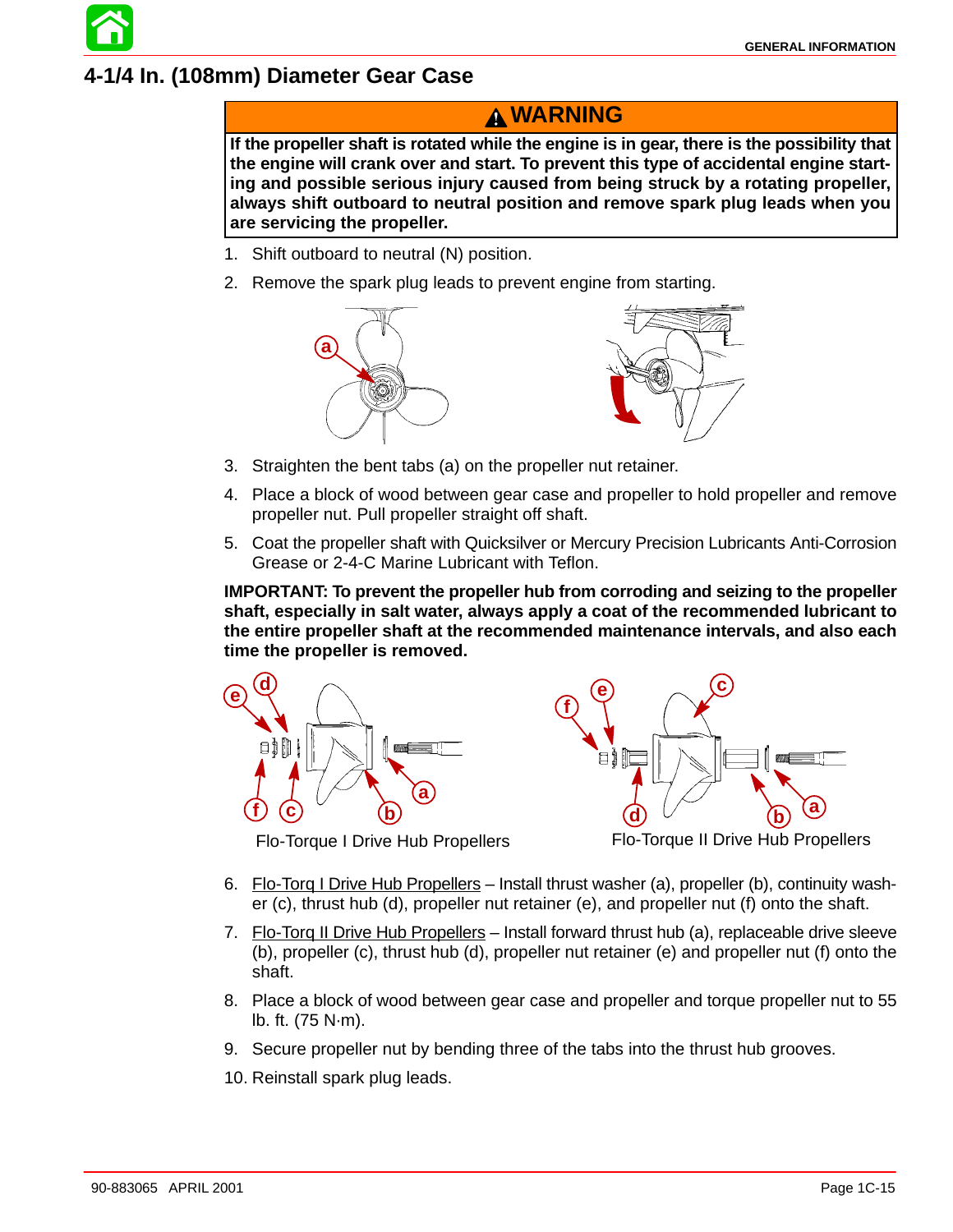

## **Power Trim System**

### **General Information**

The power trim system is filled at the manufacturer and is ready for use.

Trim outboard through entire trim and tilt range several times to remove any air from the system.

The trim system is pressurized and is not externally vented.

#### **Power Trim Operation**

With most boats, operating around the middle of the "trim" range will give satisfactory results. However, to take full advantage of the trimming capability there may be times when you choose to trim your outboard all the way in or out. Along with an improvement in some performance aspects comes a greater responsibility for the operator, and this is being aware of some potential control hazards. The most significant control hazard is a pull or "torque" that can be felt on the steering wheel or tiller handle. This steering torque results from the outboard being trimmed so that the propeller shaft is not parallel to the water surface.

### **WARNING**

**Avoid possible serious injury or death. When the outboard is trimmed in or out beyond a neutral steering condition, a pull on the steering wheel or tiller handle in either direction may result. Failure to keep a continuous firm grip on the steering wheel or tiller handle when this condition exists can result in loss of boat control as the outboard can turn freely. The boat can now "spin out" or go into a very tight maximum turn which, if unexpected, can result in occupants being thrown within the boat or out of the boat.**

Consider the following lists carefully:

#### **TRIMMING IN OR DOWN CAN:**

- 1. Lower the bow.
- 2. Result in quicker planing off, especially with a heavy load or a stern heavy boat.
- 3. Generally improve the ride in choppy water.
- 4. Increase steering torque or pull to the right (with the normal right hand rotation propeller).
- 5. In excess, lower the bow of some boats to a point where they begin to plow with their bow in the water while on plane. This can result in an unexpected turn in either direction called "bow steering" or "over steering" if any turn is attempted or if a significant wave is encountered.

### **WARNING**

**Avoid possible serious injury or death. Adjust outboard to an intermediate trim position as soon as boat is on plane to avoid possible ejection due to boat spin-out. Do not attempt to turn boat when on plane if outboard is trimmed extremely in or down and there is a pull on the steering wheel or tiller handle.**

#### **TRIMMING OUT OR UP CAN:**

- 1. Lift the bow higher out of the water.
- 2. Generally increase top speed.
- 3. Increase clearance over submerged objects or a shallow bottom.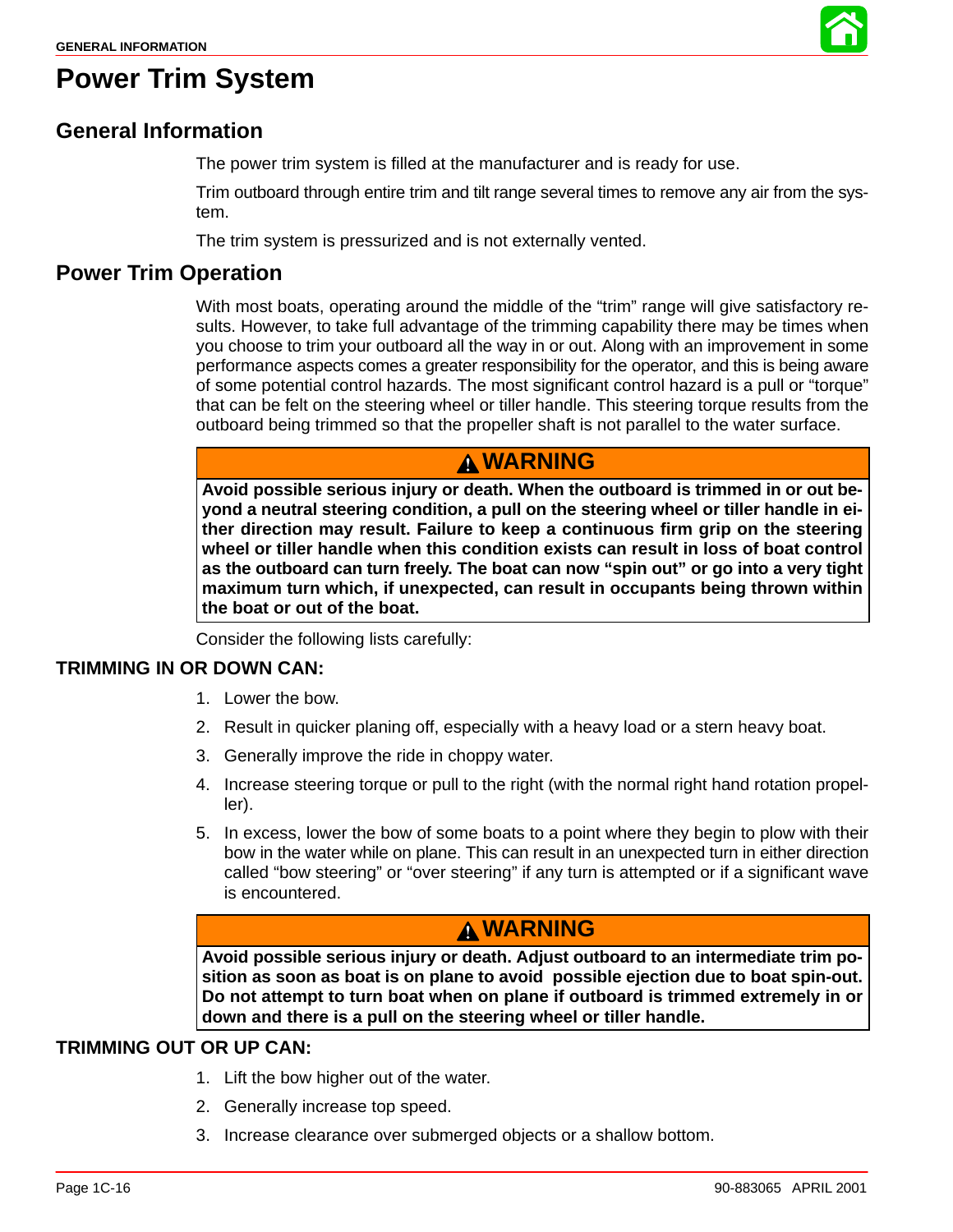

- 4. Increase steering torque or pull to the left at a normal installation height (with the normal right hand rotation propeller).
- 5. In excess, cause boat "porpoising" (bouncing) or propeller ventilation.
- 6. Cause engine overheating if any water intake holes are above the water line.

### **Trim "In" Angle Adjustment**

Some outboard boats, particularly some bass boats, are built with a greater than normal transom angle which will allow the outboard to be trimmed further "in" or "under". This greater trim "under" capability is desirable to improve acceleration, reduce the angle and time spent in a bow high boat, altitude during planing off, and in some cases, may be necessary to plane off a boat with aft live wells, given the variety of available propellers and height range of engine installations.

However, once on plane, the engine should be trimmed to a more intermediate position to a avoid a bow-down planing condition called "plowing". Plowing can cause "bow steering" or "over steering" and inefficiently consumes horsepower. In this condition, if attempting a turn or encountering a diagonal, moderate wake, a more abrupt turn than intended may result.

In rare circumstances, the owner may decide to limit the trim in. This can be accomplished by repositioning the tilt stop pins into whatever adjustment holes in the transom brackets is desired.

#### **WARNING**

**Avoid possible serious injury or death. Adjust outboard to an intermediate trim position as soon as boat is on plane to avoid possible ejection due to boat spin-out. Do not attempt to turn boat when on plane if outboard is trimmed extremely in or down and there is a pull on the steering wheel or tiller handle.**

If an adjustment is required, purchase a stainless steel tilt pin (P/N 17-49930A1) and insert it through whatever pin hole is desired. The non-stainless steel shipping bolt should not be used in this application other than on a temporary basis.



**a-** Optional Tilt Pin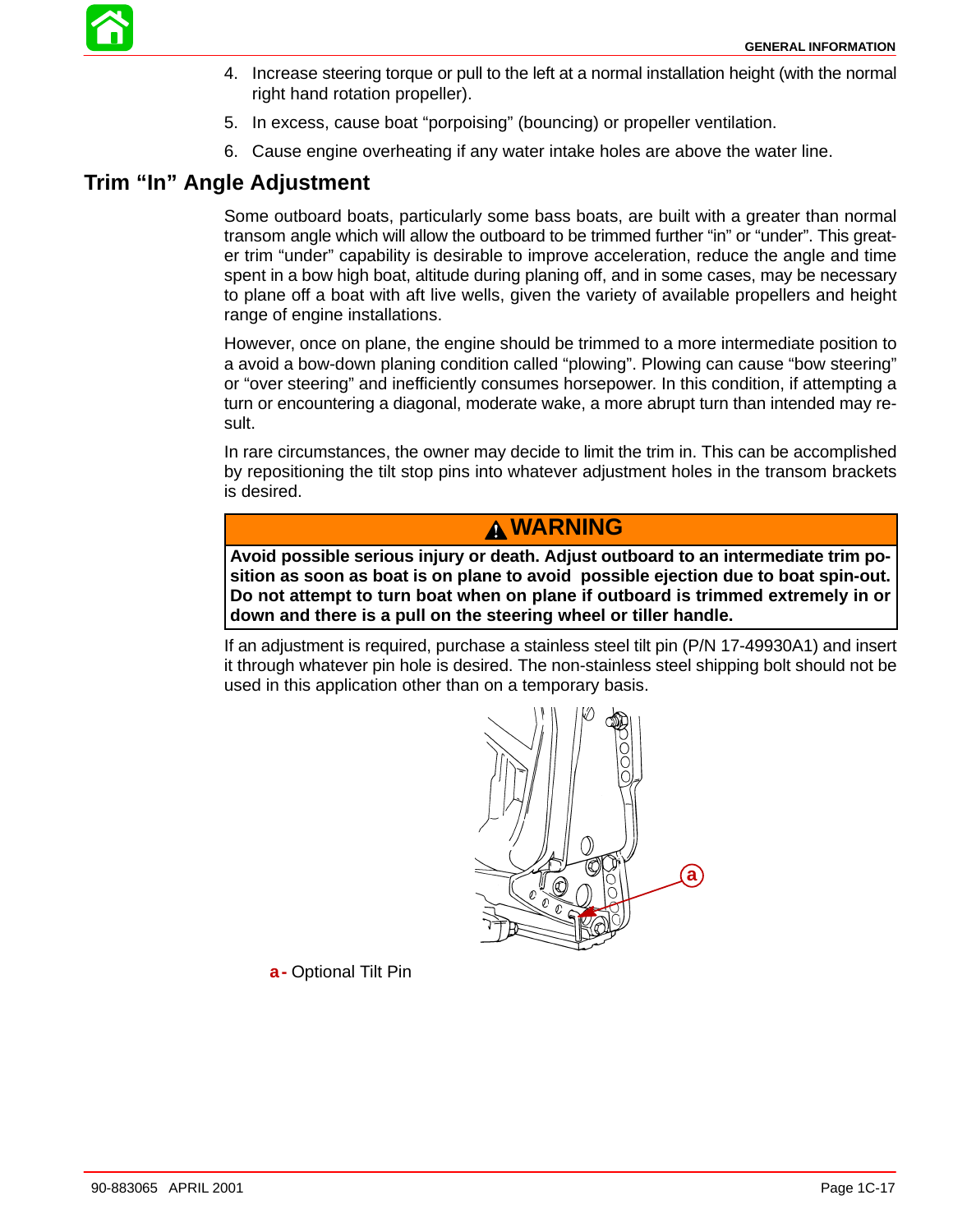

# **Trim Tab Adjustment**

Propeller steering torque will cause your boat to pull in one direction. This steering torque is a normal thing that results from your outboard not being trimmed so the propeller shaft is parallel to the water surface. The trim tab can help to compensate for this steering torque in many cases and can be adjusted within limits to reduce any unequal steering effort.

**NOTE:** Trim tab adjustment will have little effect reducing steering torque if the outboard is installed with the anti-ventilation plate approximately 2 inches (50mm) or more above the boat bottom.

Operate your boat at normal cruising speed, trimmed to desired position. Turn your boat left and right and note the direction the boat turns more easily.

If adjustment is necessary, loosen trim tab bolt and make small adjustments at a time. If the boat turns more easily to the left, move the trailing edge of trim tab to the left. If the boat turns more easily to the right move the trailing edge of trim tab to the right. Retighten bolt and retest.



**a-** Trim Tab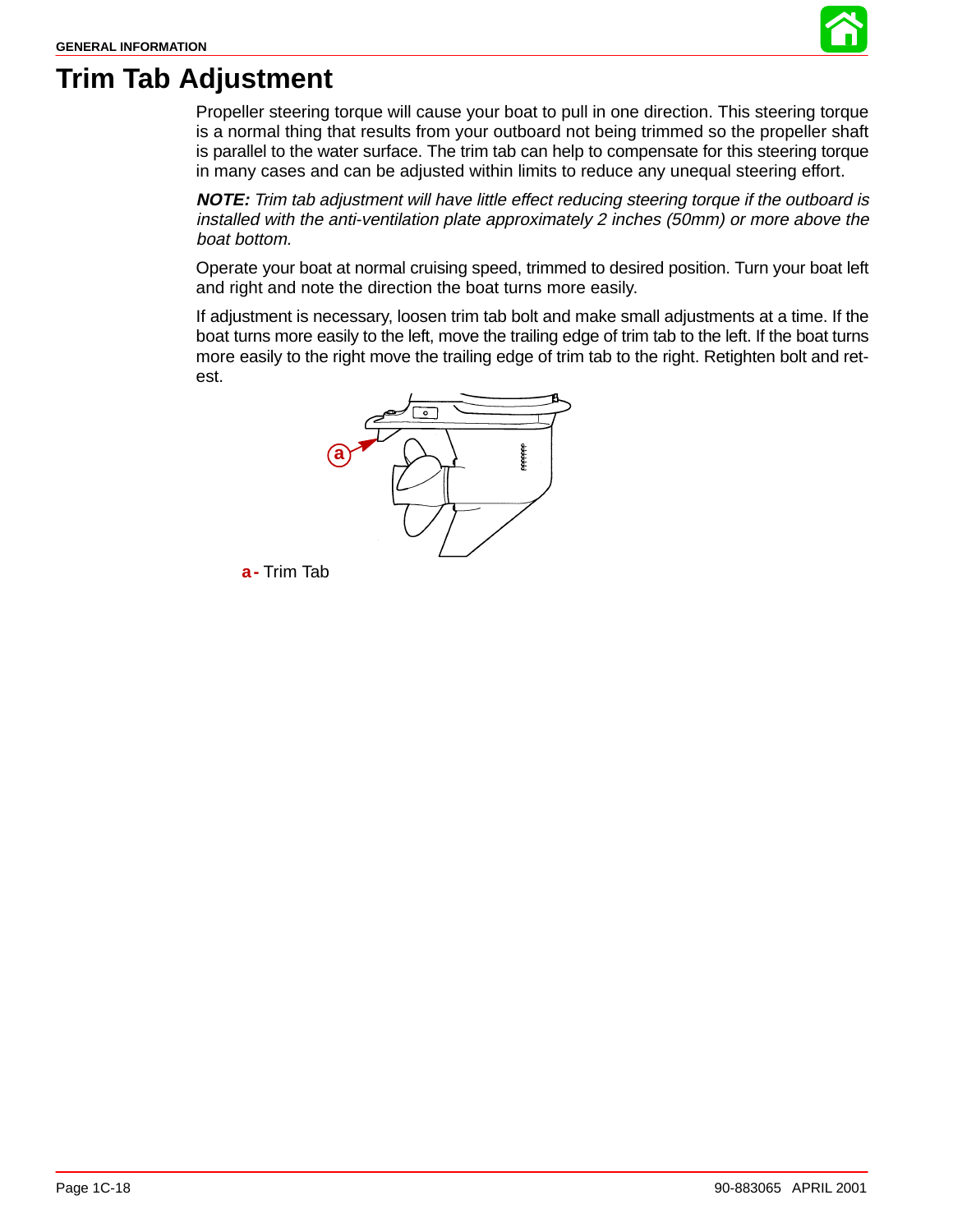# **Compression Check**

### **A CAUTION**

**Compression/Cylinder Leakage Tests Must be performed with the ignition/injection system disabled. To do this, the lanyard stop switch MUST BE placed to the "OFF" position.**

#### **IMPORTANT: Compression check should be done with throttle in WOT position.**

- 1. Check valve clearance (refer to **"Valve Clearance Adjustment"** in section 4A), adjust if out of specification.
- 2. Warm up the engine. Remove all spark plugs.
- 3. Lubricate threads in cylinder head and on compression gauge. Install compression gauge in spark plug hole.







- 58822
- **a -** Compression Gauge (EEPV303A Snap-on)
- **b -** Adaptor (MT26-18 Snap-on)
- 4. Hold throttle plate at W.O.T. and crank the engine over until the compression reading peaks on the gauge. Record the reading.
- 5. Check and record compression of each cylinder. The highest and lowest reading recorded should not differ by more than 15% (see example chart below). A reading below 120 psi might indicate a total engine wear problem.

|                                            | <b>Compression Pressure (Minimum)</b> |
|--------------------------------------------|---------------------------------------|
| 135 psi (950 Kpa, 9.5 kg/cm <sup>2</sup> ) |                                       |

Example of compression test differences:

| Maximum (psi) | Minimum (psi) |
|---------------|---------------|
| 180           | 162           |
| 150           | 127.5         |

6. Remove compression gauge. Install spark plugs.

**NOTE:** Compression check is important because an engine with low or uneven compression cannot be tuned successfully to give peak performance. It is essential, therefore, that improper compression be corrected before proceeding with an engine tuneup.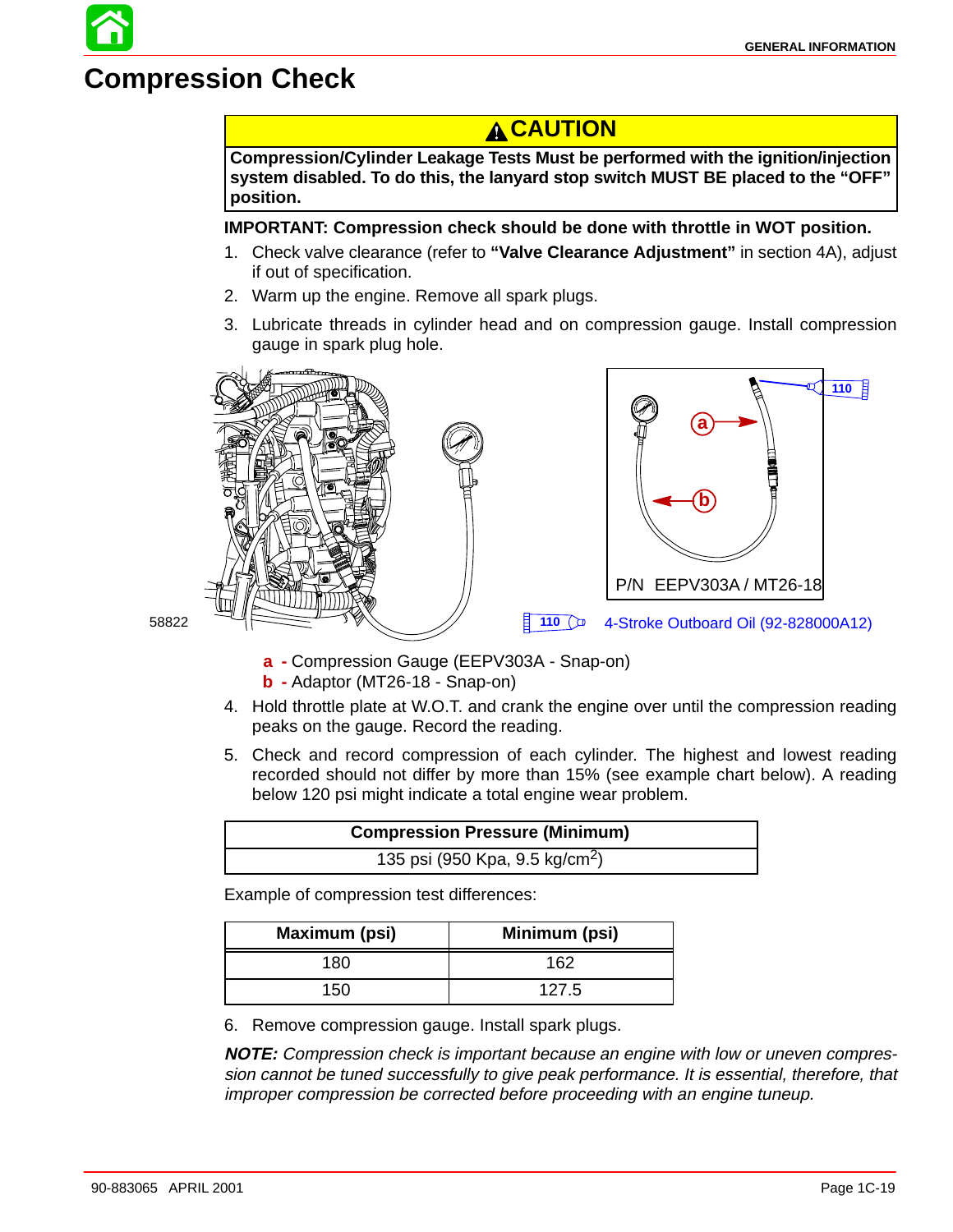

# **Cylinder Leakage Testing**

### **A CAUTION**

**Compression/Cylinder Leakage Tests Must be performed with the ignition/injection system disabled. To do this, the lanyard stop switch MUST BE placed to the "OFF" position.**

**NOTE:** Cylinder leakage testing\*, along with compression testing, can help the mechanic pinpoint the source of a mechanical failure by gauging the amount of leakage in an engine cylinder. Refer to the manufactures tester instructions for proper testing procedures.



Cylinder Leakage Tester (Snap-On-Tools EEPV309A)

**NOTE:** Spark plug hole is a 12 mm diameter. Use Snap-On Tool MT26-18 adapter with valve core removed.

### **Analysis**

Due to standard engine tolerances and engine wear, no cylinder will maintain a 0% of leakage. It is important only that cylinders have somewhat consistent reading between them. Differences of 15 to 30% indicate excessive leakage. Larger engines tend to have a larger percentage of cylinder leakage than smaller engines.

If excessive leakage is present, first check that the piston is at top dead center of it's compression stroke. Leakage will naturally occur if the exhaust or intake valve is open.

To determine the cause of high percentage leaks, you must locate where the air is escaping from. Listen for air escaping through the intake manifold, adjacent spark plug holes, exhaust pipe, crankcase fill plug. Use the following table to aid in locating the source of cylinder leakage:

| <b>Air Escaping From:</b> | <b>Indicates Possible</b><br>Defective: |
|---------------------------|-----------------------------------------|
| Intake Manifold           | Intake Valve                            |
| <b>Exhaust System</b>     | <b>Exhaust Valve</b>                    |
| Crankcase Fill Plug       | Piston or Rings                         |
| Cylinder                  | <b>Head Gasket</b>                      |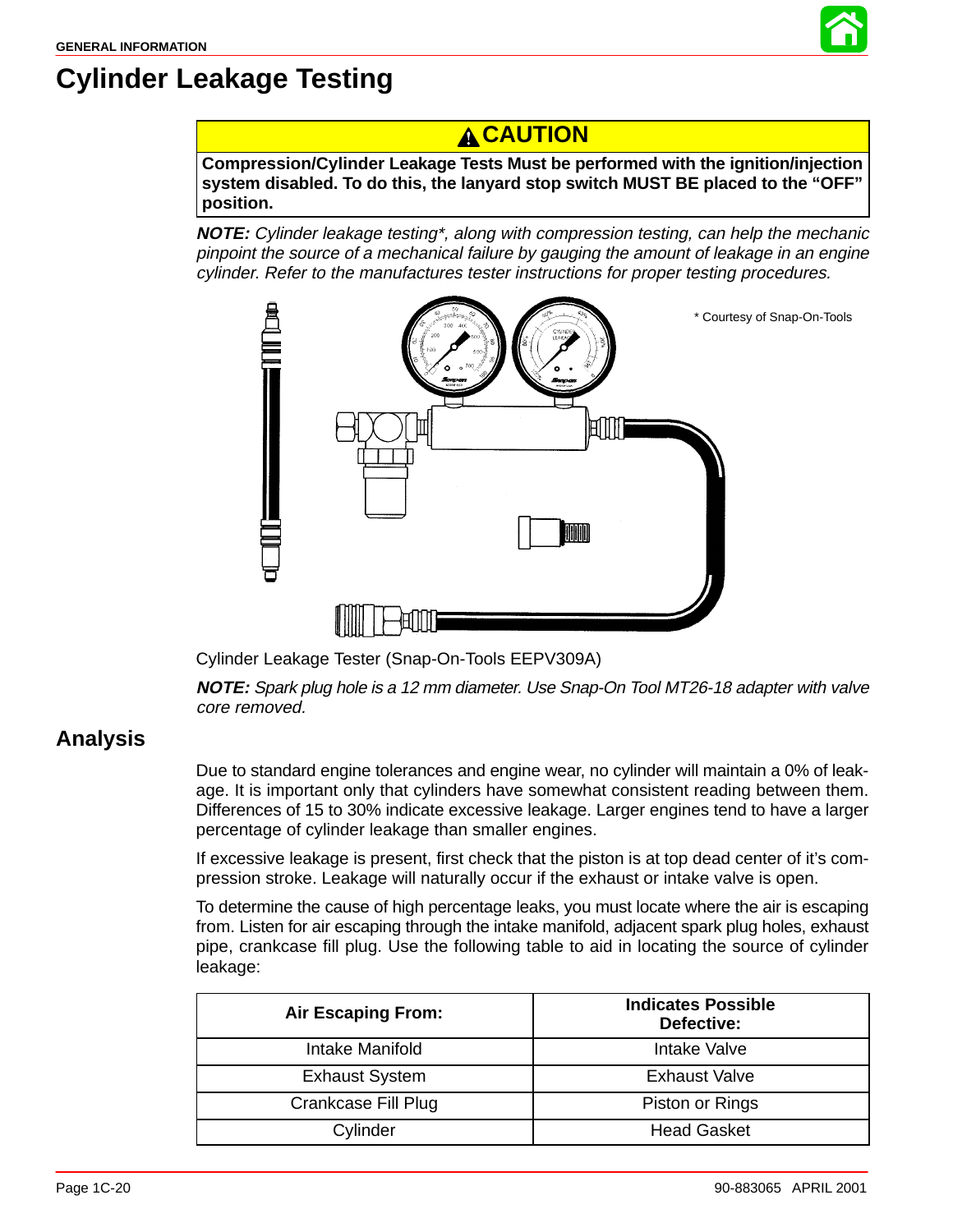# **Water Pressure Measurement**

- 1. Warm up engine.
- 2. Remove plug.
- 3. Attach hose fitting and water pressure gauge to cylinder block.

**NOTE:** Water pressure measurements should be done on a warm engine with thermostat operating 140°F (60°C).



**a -** Plug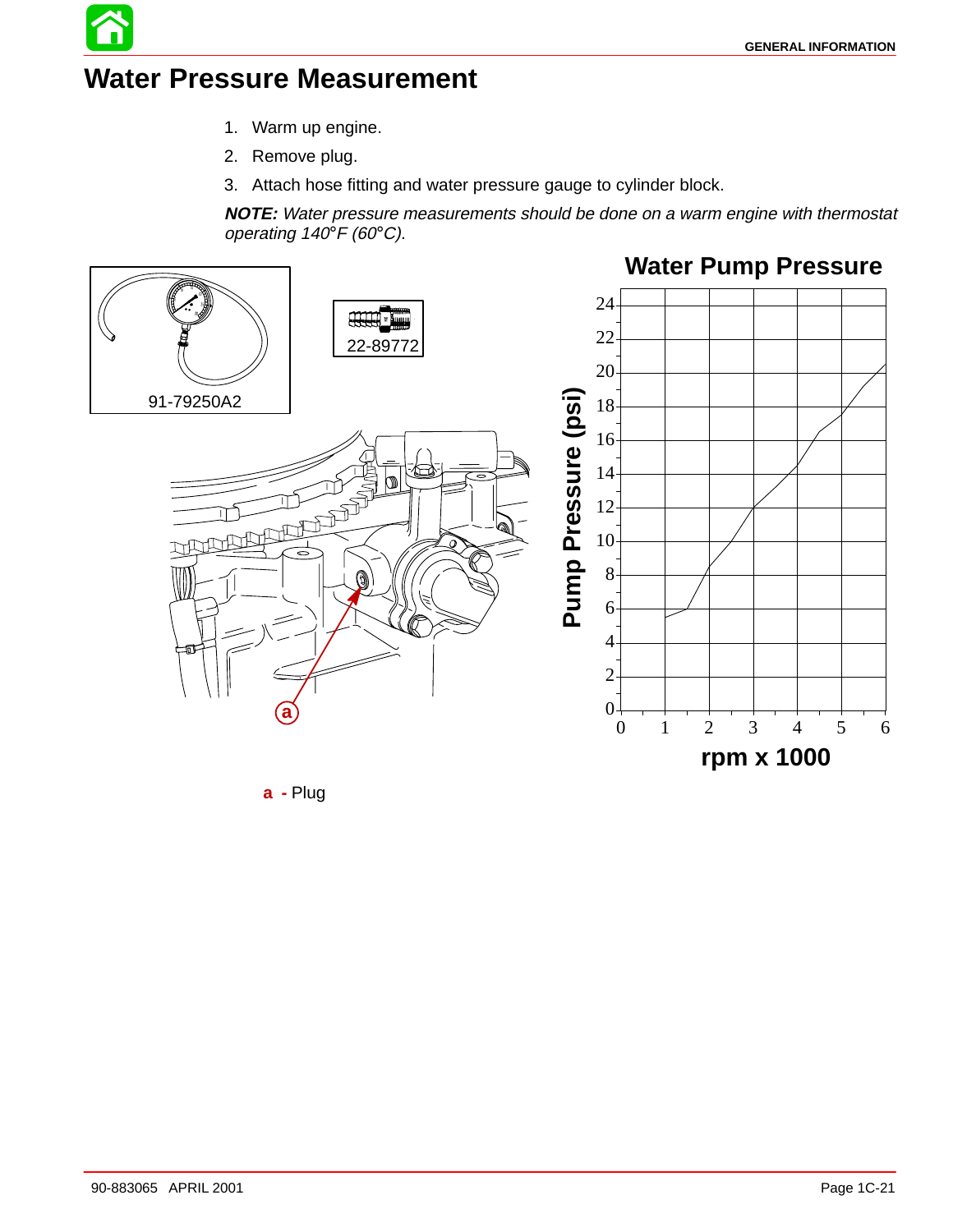

# **Painting Procedures**

### **Cleaning & Painting Aluminum Propellers & Gear Housings**

### **WARNING**

**Avoid serious injury from flying debris. Avoid serious injury from airborne particles. Use eye and breathing protection with proper ventilation.**

#### **PROPELLERS**

- 1. Sand the entire area to be painted with 3M 120 Regalite Polycut or coarse Scotch-Brite, disc or belts.
- 2. Feather edges of all broken paint edges. Try not to sand through the primer.
- 3. Clean the surface to be painted using PPG Industries DX330 Wax and Grease Remover or equivalent (Xylene or M.E.K.).
- 4. If bare metal has been exposed, use Quicksilver's Light Gray Primer.
- 5. Allow a minimum of 1 hour dry time and no more than 1 week before applying the finish coat.
- 6. Apply the finish coat using Quicksilver's EDP Propeller Black.

#### **GEAR HOUSINGS**

The following procedures should be used in refinishing gear housings. This procedure will provide the most durable paint system available in the field. The materials recommended are of high quality and approximate marine requirements. The following procedure will provide a repaint job that compares with a properly applied factory paint finish. It is recommended that the listed materials be purchased from a local Ditzler Automotive Finish Supply Outlet. The minimum package quantity of each material shown following is sufficient to refinish several gear housings.

#### Procedure:

- 1. Wash gear housing with a muriatic acid base cleaner to remove any type of marine growth, and rinse with water, if necessary.
- 2. Wash gear housing with soap and water, then rinse.
- 3. Sand blistered area with 3M 180 grit sandpaper or P180 Gold Film Disc to remove paint blisters only. Feather edge all broken paint edges.
- 4. Clean gear housing thoroughly with (DX-330) wax and grease remover.
- 5. Spot repair surfaces where bare metal is exposed with (DX-503) alodine treatment.

#### **IMPORTANT: Do not use any type of aerosol spray paints as the paint will not properly adhere to the surface nor will the coating be sufficiently thick to resist future paint blistering.**

- 6. Mix epoxy chromate primer (DP-40) with equal part catalyst (DP-401) per manufacturers instructions, allowing proper induction period for permeation of the epoxy primer and catalyst.
- 7. Allow a minimum of one hour drying time and no more than one week before top coating assemblies.
- 8. Use Ditzler Urethane DU9000 for Mercury Black, DU34334 for Mariner Grey, and DU35466 for Force Charcoal, and DU33414M for Sea Ray White. Catalyze all four colors with Ditzler DU5 catalyst mixed 1:1 ratio. Reduce with solvents per Ditzler label.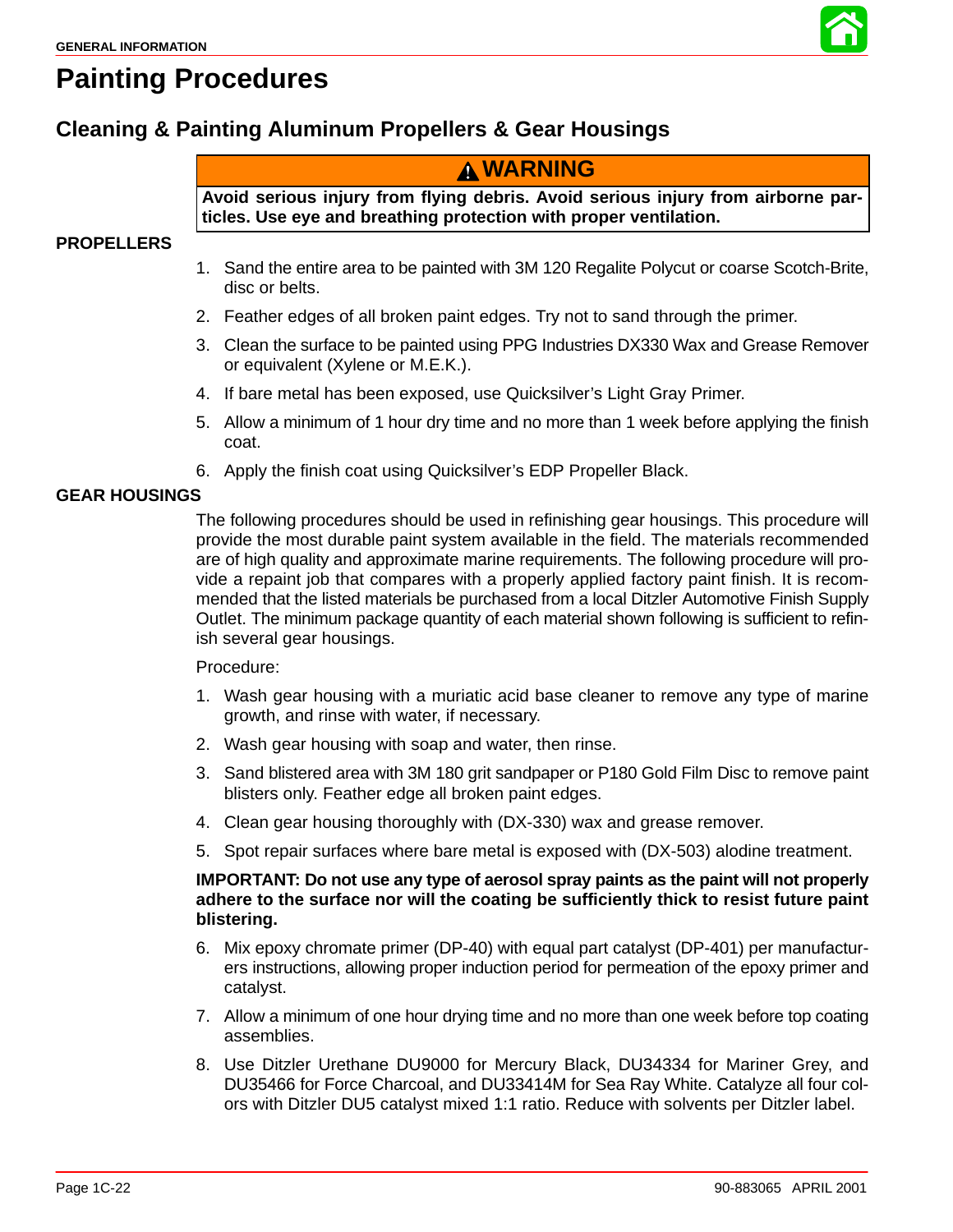

### **A CAUTION**

**Be sure to comply with instructions on the label for ventilation and respirators. Using a spray gun, apply one half to one mil even film thickness. Let dry, flash off for five minutes and apply another even coat of one half to one mil film thickness. This urethane paint will dry to the touch in a matter of hours, but will remain sensitive to scratches and abrasions for a few days.**

9. The type of spray gun used will determine the proper reduction ratio of the paint.

#### **IMPORTANT: Do not paint sacrificial zinc trim tab or zinc anode.**

10. Cut out a cardboard "plug" for trim tab pocket to keep paint off of mating surface to maintain good continuity circuitry between trim tab and gear housing.

# **Decal Removal/Application**

#### **Removal**

- 1. Mark decal location before removal to assure proper alignment of new decal.
- 2. Carefully soften decal and decal adhesive with a heat gun or heat blower while removing old decal.
- 3. Clean decal contact area with a 1:1 mixture of isopropyl alcohol and water.
- 4. Thoroughly dry decal contact area and check for a completely cleaned surface.

### **Instructions for "Wet" Application**

**NOTE:** The following decal installation instructions are provided for a "Wet" installation. **All** decals should be applied wet.

#### **TOOLS REQUIRED**

- 1. Plastic Squeegee\*
- 2. Stick Pin
- 3. Dish Washing **Liquid/Detergent without ammonia\*\*** "Joy" and "Drift" are known to be compatible for this process.
- \*\* Automotive Body Filler Squeegee

\*\* Do not use a soap that contains petroleum based solvents.

**SERVICE TIP: Placement of decals using the "Wet" application will allow time to position decal. Read entire installation instructions on this technique before proceeding.**

#### **TEMPERATURE**

**IMPORTANT: Installation of vinyl decals should not be attempted while in direct sunlight. Air and surface temperature should be between 60**°**F (15**°**C) and 100**°**F (38**°**C) for best application.**

#### **SURFACE PREPARATION**

**IMPORTANT: Do not use a soap or any petroleum based solvents to clean application surface.**

Clean entire application surface with mild dish washing liquid and water. Rinse surface thoroughly with clean water.